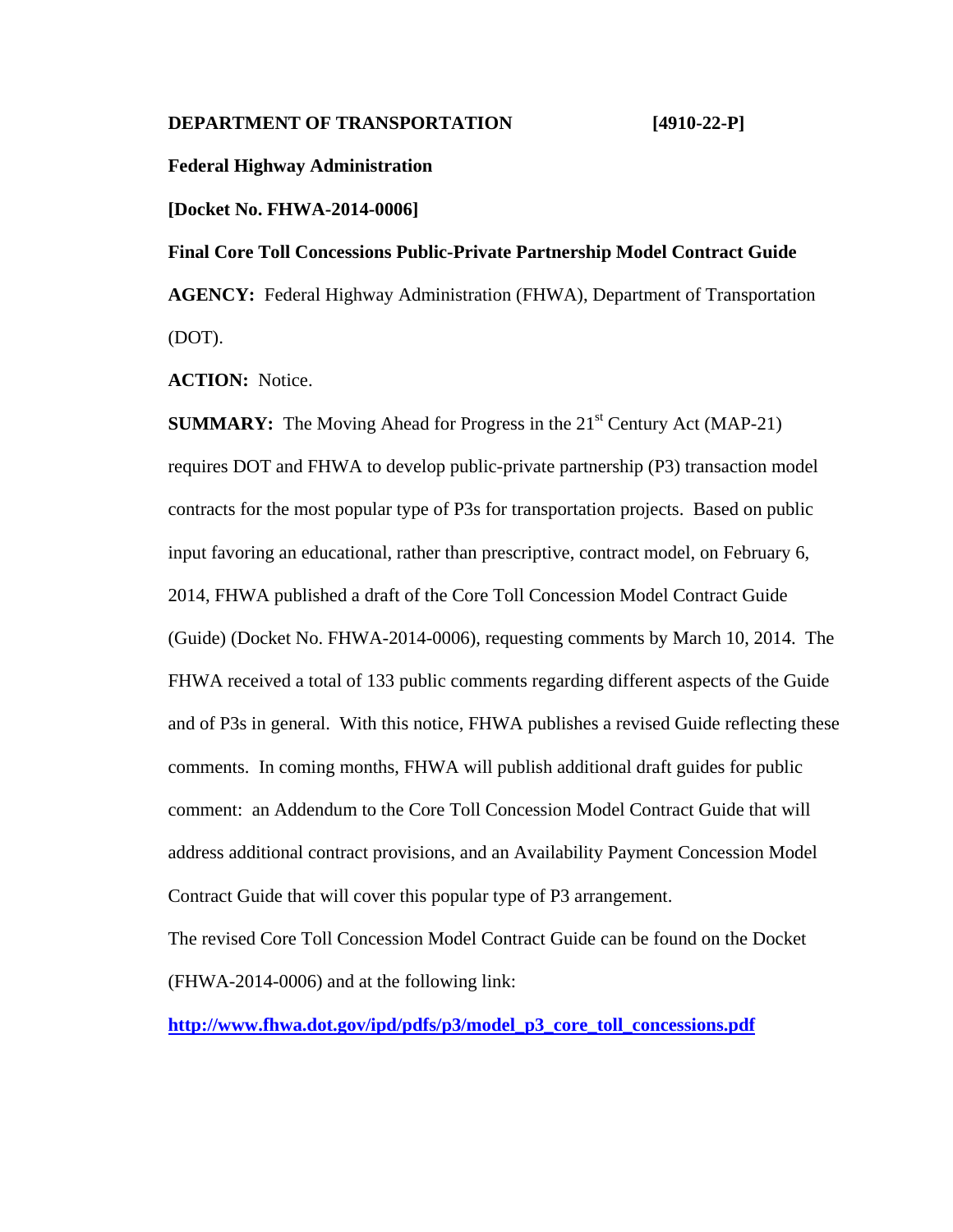.**FOR FURTHER INFORMATION CONTACT:** Mark Sullivan, Office of Innovative Program Delivery, 202-366-5785, [mark.sullivan@dot.gov,](mailto:mark.sullivan@dot.gov) Federal Highway Administration, 1200 New Jersey Avenue, SE., Washington D.C. 20590; Alla Shaw, Office of the Chief Counsel, 202-366-1042, [alla.shaw@dot.gov,](mailto:alla.shaw@dot.gov) Federal Highway Administration, 1200 New Jersey Avenue, SE., Washington D.C. 20590; or Prabhat Diksit, 720-963-3202, *prabhat.diksit@dot.gov*, 12300 W. Dakota Avenue, Suite 370, Lakewood, CO 80228.

#### **Comments Received and Addressed Regarding the Guide**:

On February 6, 2014, FHWA published a draft of the Model P3 Core Toll Concession Contract Guide (Docket No. FHWA-2014-0006). The draft requested comments on each of the substantive topics discussed in the Guide. The FHWA received a total of 133 comments from multiple stakeholders regarding different aspects of the Guide and in varying degrees of detail. In particular, FHWA received 60 comments from the Texas Department of Transportation (TxDOT), 13 comments from Ernst & Young Infrastructure Advisors (Ernst & Young), 10 comments from Professional Engineers in California Government (PECG), 9 comments from the Drive Sunshine Institute, 6 comments from the Associated General Contractors of America, 5 comments from the Commonwealth of Virginia, 5 comments from the American Road & Transportation Builders Association (ARTBA), and 25 comments from private citizens. A minority of comments addressed the desirability of P3s as a matter of public policy, while the majority of comments focused on the terms of the concession agreement described by the Guide (including terms relating to tolling regulation, benefit sharing,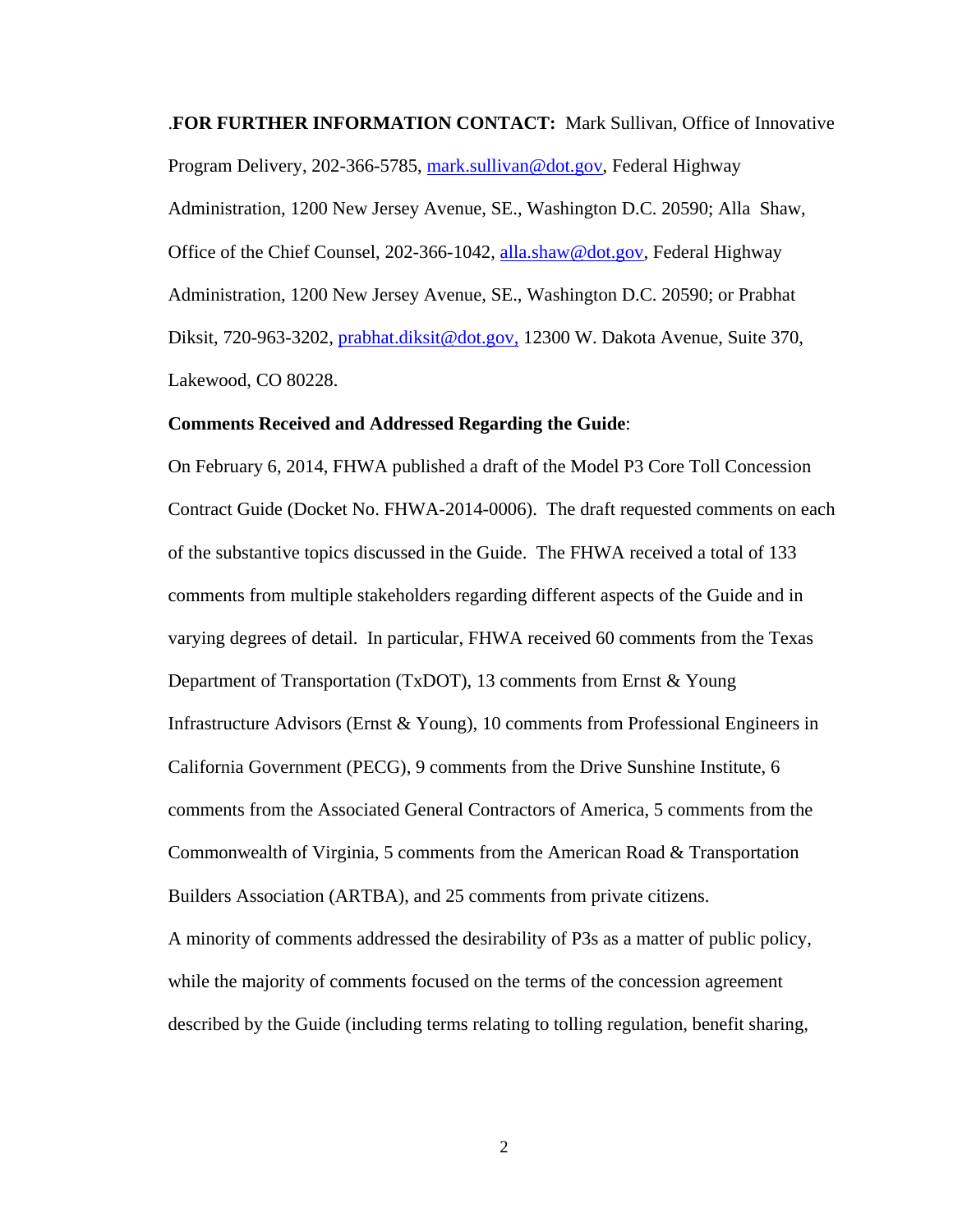supervening events, changes in equity interest, changes in law, defaults, early termination, and handback) without commenting on the desirability of P3s generally. The FHWA considered all of the comments it received on the Guide and revised the relevant sections of the Guide as described below. In addition, FHWA made clarifying revisions to certain sections of the Guide as noted below.

## **Response to Comments**

Note: The comments below, as does the Guide itself, often refer to the "Department" – the public authority granting rights via a concession agreement. In all cases, this entity should be understood to be a State or local transportation agency, not the United States Department of Transportation.

## *Chapter 1: Introduction*

**1.** The TxDOT commented that the concept of "demand risk" described in Section 1.1 of the Guide should be expanded to include toll collection risk; the term "revenue risk" captures both demand and toll collection risk.

The FHWA agreed with TxDOT's comment and has revised Section 1.1 accordingly.

#### *Chapter 2: Tolling Regulation*

**2.** The comments received on the Guide's review of tolling regulation generally related to the setting of tolls, the administration of toll collection, and the use of toll revenues in the context of a concession agreement.

The TxDOT commented that the Guide should more clearly explain that changes in User Classifications have potentially significant public policy implications and therefore the Department often retains broad discretion whether to approve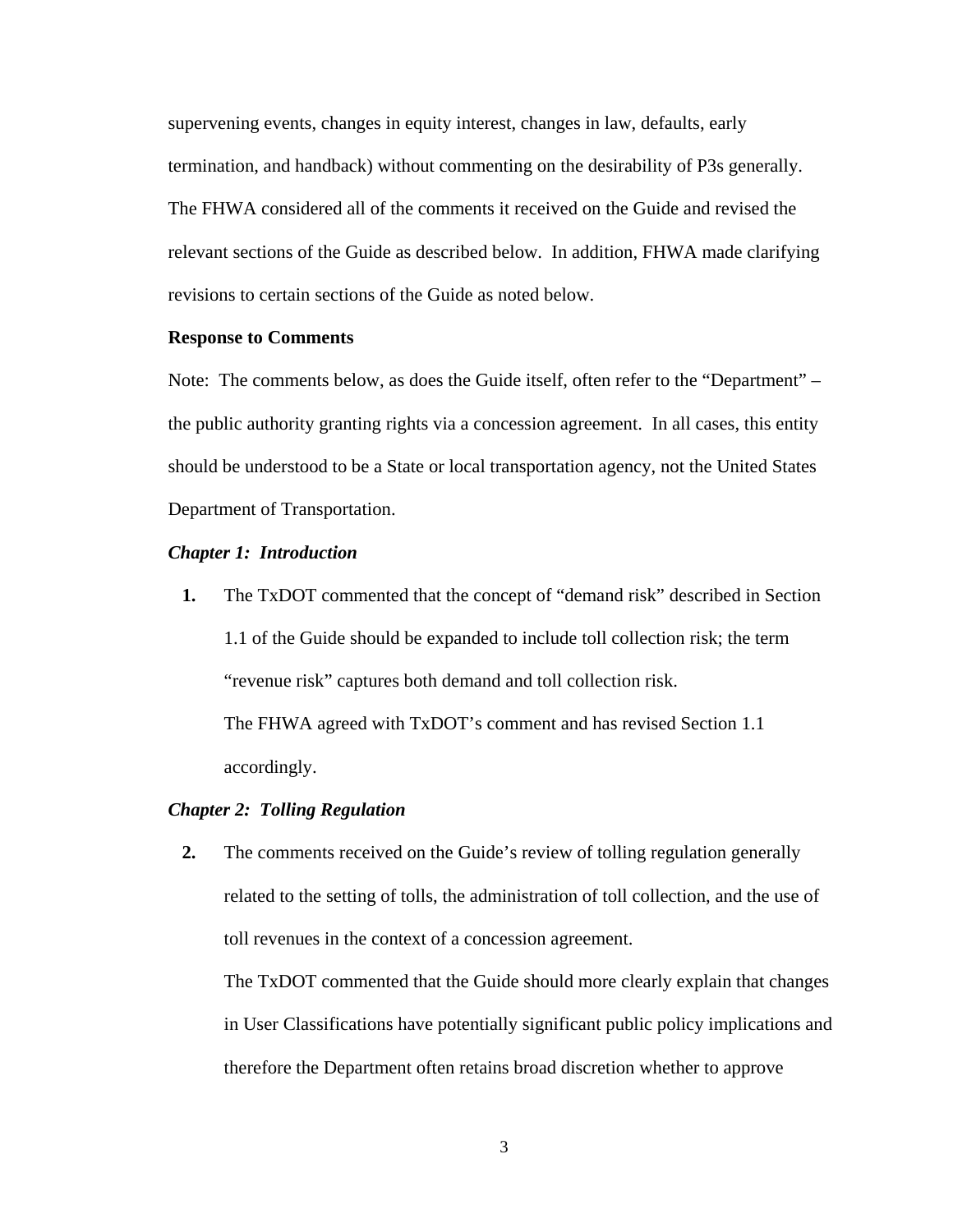changes. The TxDOT also commented that the Guide should note that changes in User Classifications requested by a Developer can also affect future toll revenues and that toll concession agreements may contain provisions for adjusting the Department's revenue sharing if the change is projected to increase the Developer's revenues.

The FHWA agreed with TxDOT's comment and has revised the Guide accordingly.

**3.** Ernst & Young commented that the Guide should consider the amount by which tolls can be raised in a given year, particularly where the maximum allowable toll increase has not been made in prior years, and should include a discussion of the costs and benefits of a tolling strategy which maximizes revenue versus throughput.

The FHWA agreed with Ernst & Young's comments and has revised the Guide accordingly.

**4.** The TxDOT suggested that Footnote 1 of the Guide be deleted. The TxDOT disagreed with FHWA's suggestion in Footnote 1 that toll concession agreements for projects with an element of public financing might include provisions to allow lender rate covenants to control, such that toll rates may exceed the maximum toll rates specified in the toll concession agreement. The TxDOT noted that Footnote 1 cites Private Activity Bonds (PAB) as the type of financing where this may be appropriate but, according to TxDOT, including lender rate covenants on such terms is not accepted practice for PABs financings, which are public financings only in the sense that a public entity serves as a conduit issuer for the benefit of a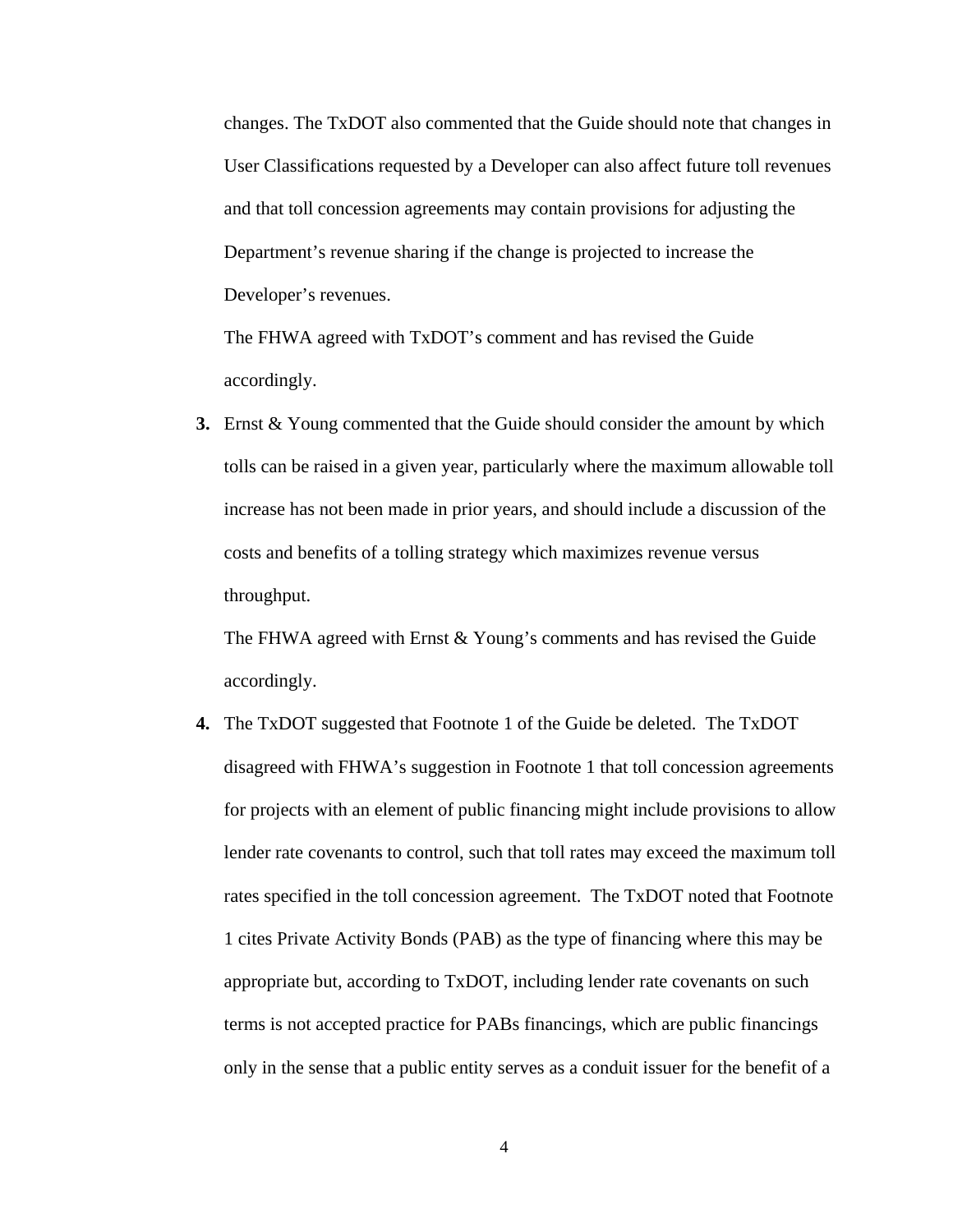private Developer, and the Guide is directed at toll concessions with private concessionaires. Such provisions, TxDOT suggested, can undermine essential public policy that supports the toll rate regulation decisions of the State or local government, and could be abused in order to elevate private profit. The FHWA agreed with TxDOT's comment and has revised the Guide accordingly.

**5.** The TxDOT additionally commented that the contract language set forth in the Guide's section on Tolling Regulation misleads the reader to think that giving the Developer sole discretion in setting and changing toll rates is the norm. The TxDOT noted that, in its experience, such discretion is the exception and not the norm. Accordingly, TxDOT suggested that the Guide include sample contract language that establishes maximum toll rates and terms for how the maximum may change over time.

The FHWA agreed with TxDOT's comment and has revised the Guide accordingly.

**6.** The TxDOT commented that, in certain instances, a regional tolling authority provides toll collection and administration rather than the Department because the regional authority may have a statutory right and obligation to provide tolling services for all tolled facilities. The TxDOT suggested that the Guide should therefore mention this potential circumstance and that the Guide should call for working out the terms of a tolling services agreement with such a tolling authority before proposal submission so that proposers know what pricing, terms and conditions to expect.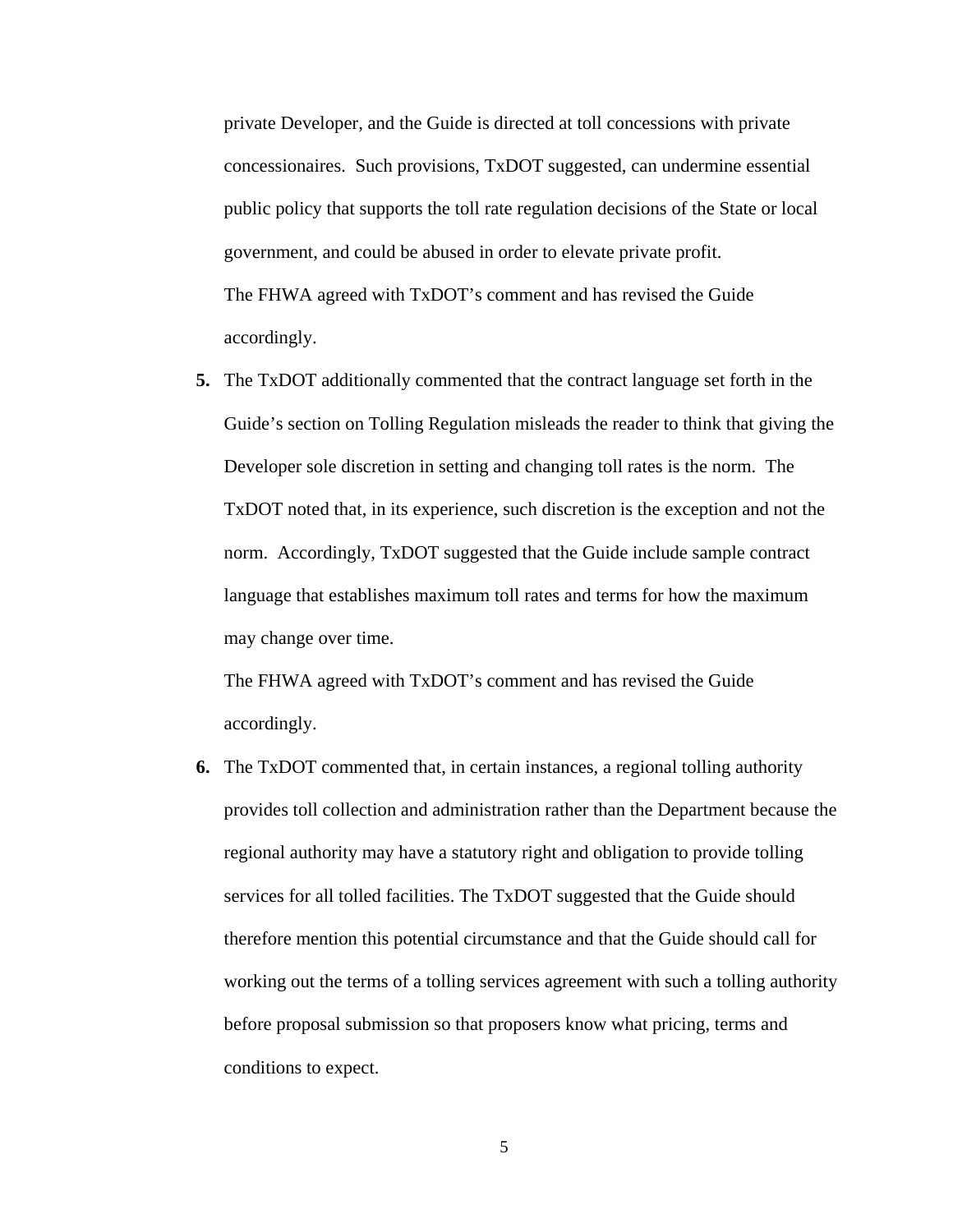The FHWA agreed with TxDOT's comment and has revised the Guide accordingly.

- **7.** The TxDOT suggested deleting the statement that the agreement with the tolling authority is "typically known as a 'Toll Enforcement and Violation Processing Services Agreement'." The TxDOT felt that the statement is not necessary and the term is not used across all jurisdictions. The TxDOT additionally suggested that the section also should state that such an agreement may be with the Department or may be directly with a regional tolling authority. The FHWA agreed with TxDOT's comment and has revised the Guide accordingly.
- **8.** The TxDOT commented that FHWA should revise the sample contract provision which implies that it is the Department that has the primary responsibility to coordinate with law enforcement agencies to bring to bear toll enforcement services. The TxDOT noted that, while toll concession agreements often provide for Department assistance to the Developer in arranging such law enforcement, they commonly state that the Developer is primarily responsible for coordinating with law enforcement agencies for toll enforcement. The FHWA agreed with TxDOT's comment and has revised the Guide

accordingly.

**9.** The ARTBA commented that the Guide should include additional discussion about issues surrounding the collection and enforcement of tolls, including the authority, responsibility and tools available to the Department and Developer in the collection and enforcement of tolls.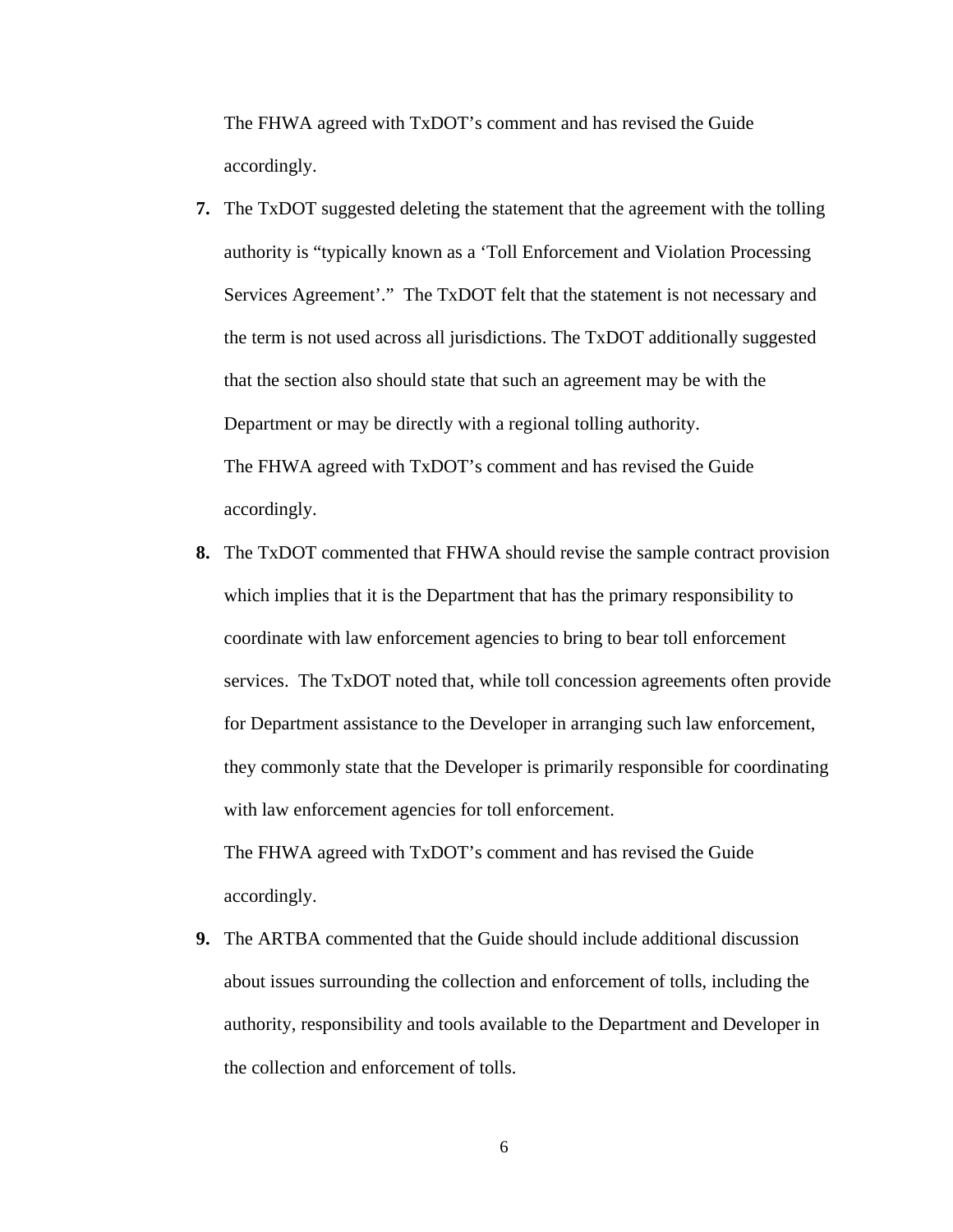In response, FHWA notes that the Guide does address possible approaches in a general manner in Section 2.5.2. However, given that the rights and responsibilities of the Developer to enforce toll collection is highly dependent on applicable State and local laws, it is difficult to comment in great detail outside the context of a particular project and a particular State, and such discussion is outside the scope of the Guide.

**10.** The TxDOT and Ernst & Young provided related comments on the Guide's statement that "it is common for the uses of Toll Revenues in the Concession Agreement and flow of funds in Financing Documents to mirror each other." They suggested that the Guide overstates typical flow of funds provisions in toll concession agreements. They further commented that toll concession agreements tend to require first priority use for paying operating and maintenance expenses (including sums owing the Department) and lowest priority use for distributions to equity (after all other project costs are covered), but otherwise leave it to the lenders and Developer to determine the full order of priority for use of Toll Revenues. The TxDOT and Ernst & Young commented that the text should be revised accordingly.

The FHWA agreed with these comments from TxDOT and Ernst & Young and has revised the Guide accordingly.

**11.** The PECG commented that the Guide should include language requiring the Developer to use Toll Revenue to meet payment obligations to the Department, operating and maintenance expenses, taxes, debt service, and other costs, before making payments to equity.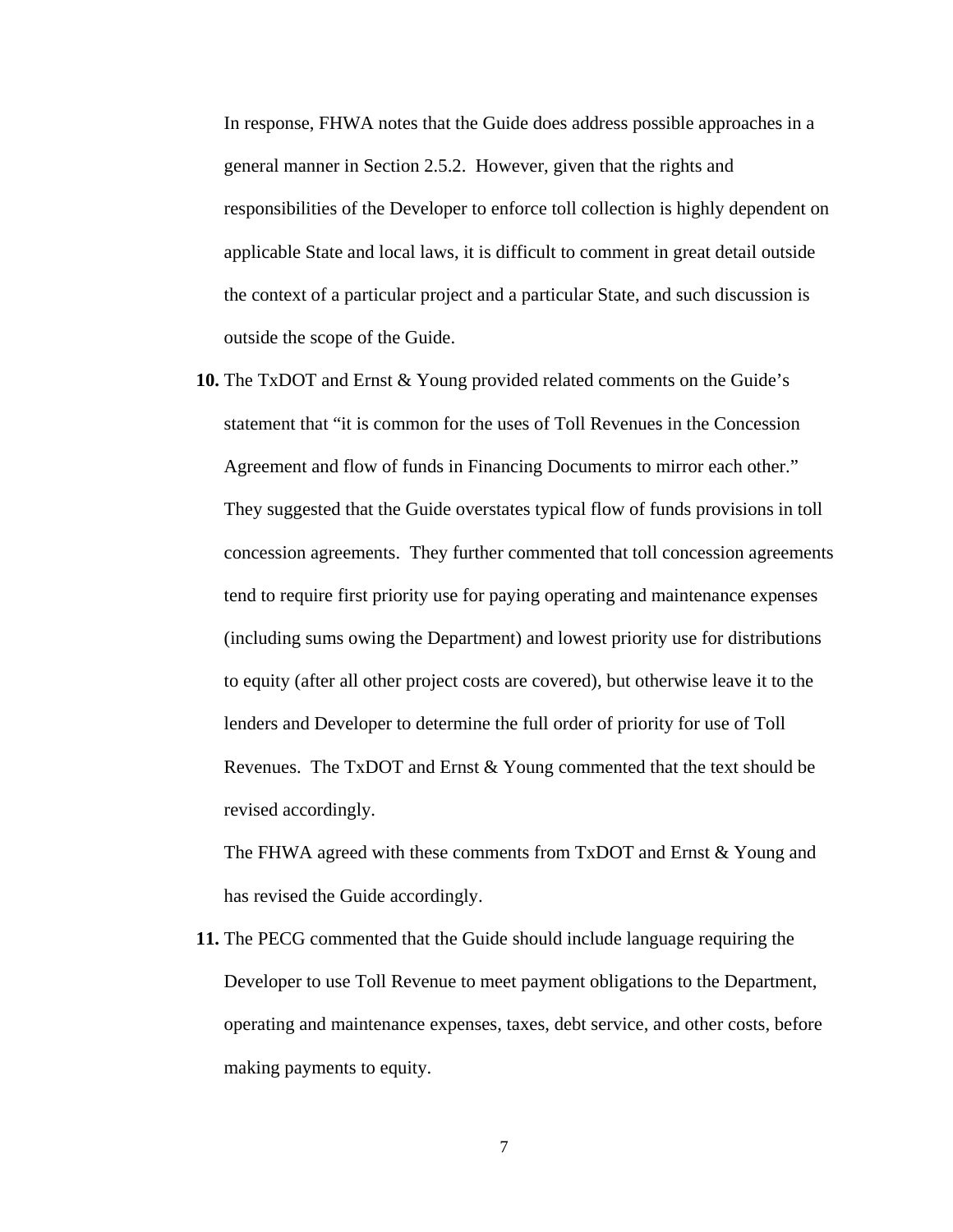Section 2.6 of the Guide includes these payment obligations in its discussion of provisions designed to prevent the Developer from diverting Toll Revenues for unauthorized purposes. The FHWA revised the Guide to note that a Department may prescribe a list of authorized uses of Toll Revenues, but recognizes that some Concession Agreements may leave the decision regarding the full order of priority of payment obligations to the Lenders and the Developer.

**12.** The PECG provided the following comment: the Guide should give the Department the right to suspend tolling in case of an emergency or for any other purpose, and the Developer should not be entitled to lost toll revenue due to such action by the Department.

The FHWA appreciates that Concession Agreements will often include provisions to this effect, and such provisions are expressly described in Section 2.7.1 of the Guide.

**13.** The PECG commented that the Guide should not provide the Developer with an entitlement to lost revenue if access to the project is impeded for a beneficial public purpose.

The FHWA notes that the Developer's right to compensation is limited to those matters defined as Compensation Events. The extent to which a Concession Agreement may provide a Compensation Event under these circumstances would typically be determined by the facts and circumstances relevant to the particular project, and to the extent that the Department is obliged to undertake certain obligations with respect to the Project (e.g. providing ongoing access) and does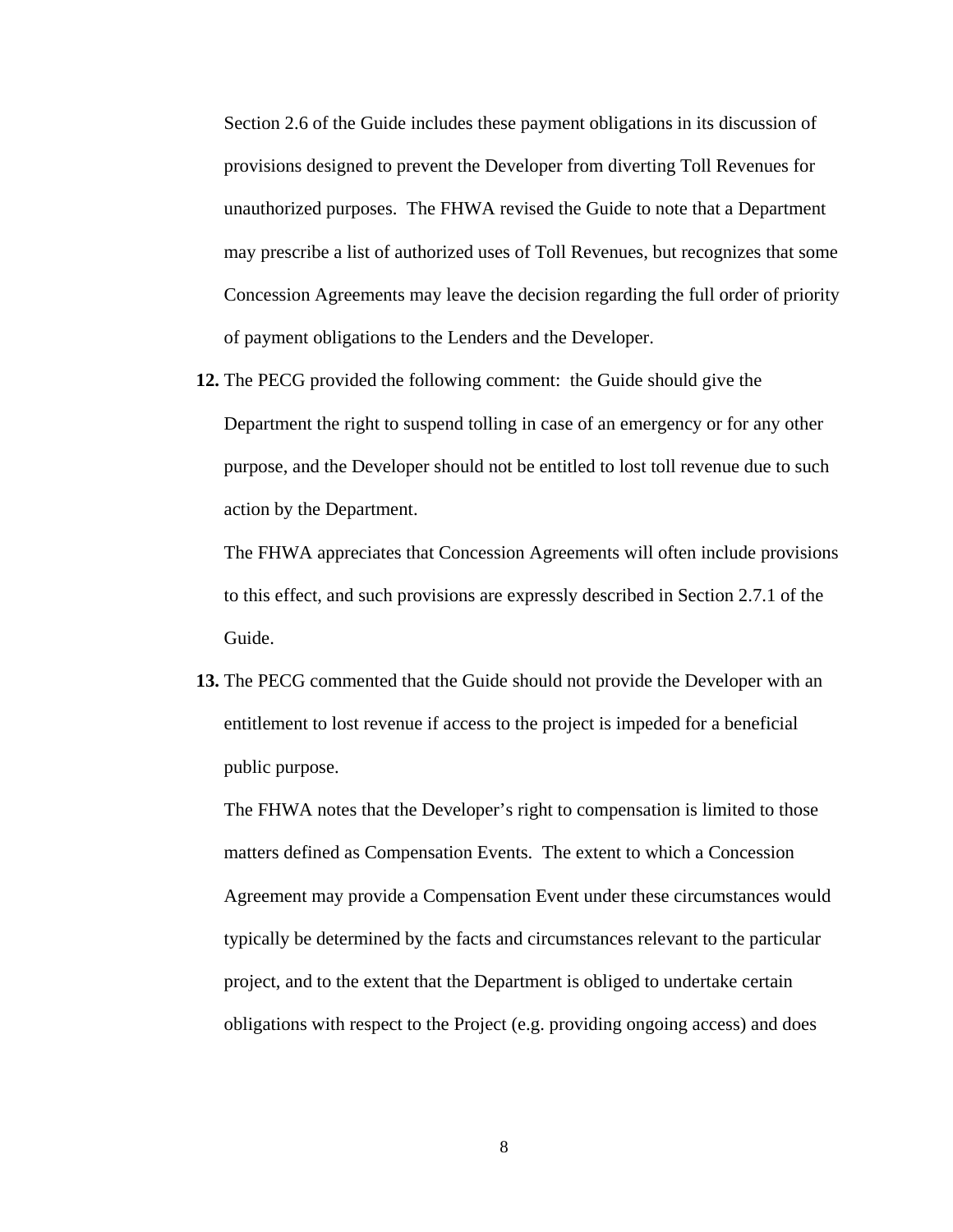not, such a failure constitutes a Compensation Event. The FHWA does not believe a change to the Guide is necessary.

**14.** The PECG commented that the Guide should not provide the Developer with an entitlement to lost revenue if toll collection is temporarily suspended to benefit or safeguard the public.

The FHWA appreciates that Concession Agreements will often include provisions to this effect, and such provisions are expressly described in Section 2.7.1 of the Guide.

**15.** The FHWA determined that it would be beneficial to users of the Guide to include a table setting forth toll rate restrictions and has included such table in Section 2.4.

## *Chapter 3: Benefit Sharing*

The comments received on the Guide's review of benefit sharing generally related to requests to include a broader discussion on gross revenue-based sharing mechanisms and other types of benefit sharing in a refinancing context.

**16.** The TxDOT and Ernst & Young provided similar comments to the effect that the Guide should avoid prescribing one approach over another in relation to triggers for revenue sharing. Instead, they suggested that FHWA should consider including discussion of gross revenue-based sharing triggered by absolute revenues in addition to revenue sharing triggered by actual equity IRR. They also commented that the Guide should include a discussion of the challenges associated with using actual equity internal rate of return (IRR) as a trigger and guidance on how to manage toll concession windfalls.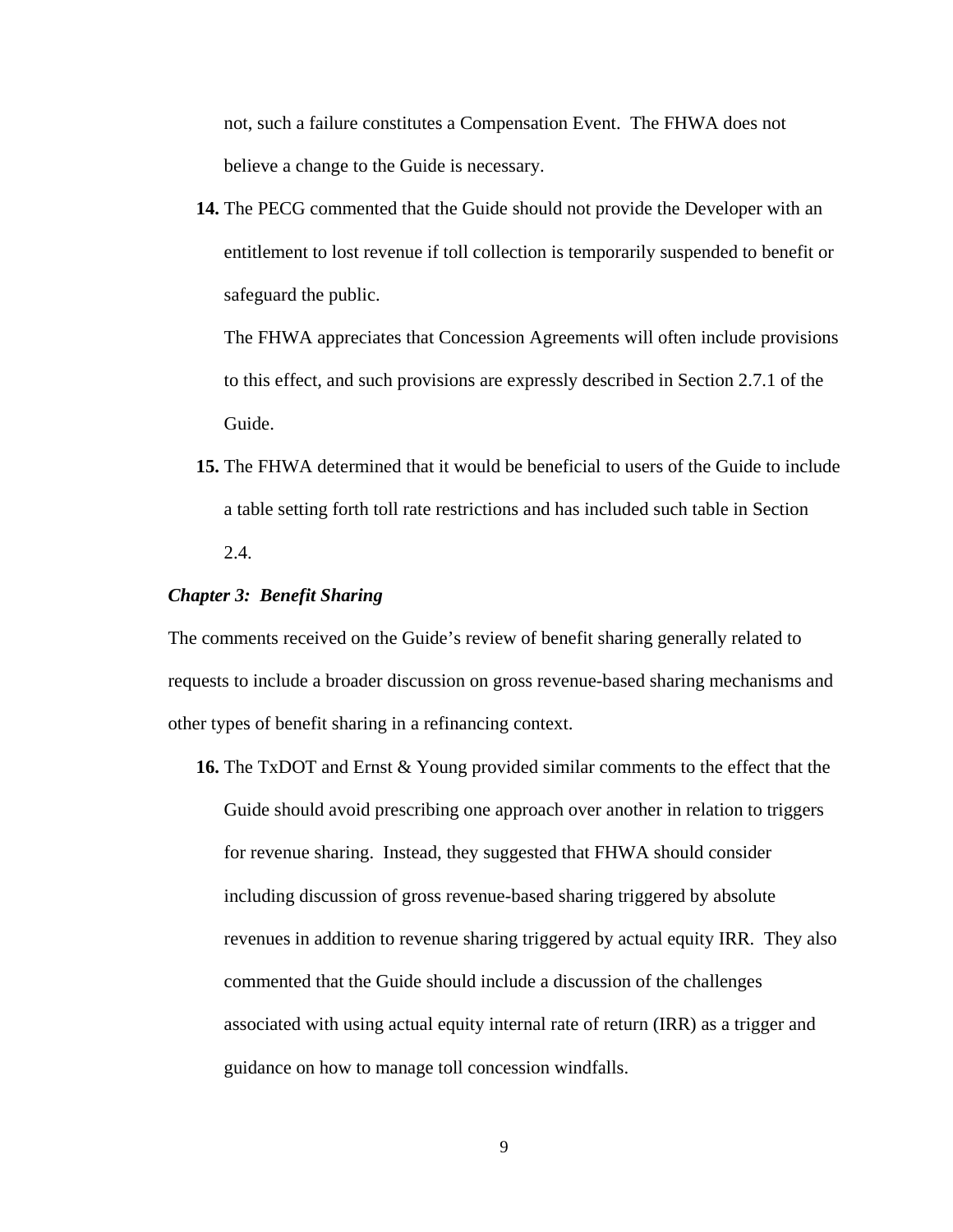The FHWA agreed with these comments from TxDOT and Ernst & Young and has revised the Guide accordingly.

**17.** Ernst & Young commented that FHWA should clearly highlight that in a properly structured P3 procurement, both equity and lenders are at risk and the public benefits from this fact. Ernst  $&$  Young also suggested that (a) FHWA consider whether the Guide should require lenders to share in refinancing gains, and (b) the discussion of sharing refinancing gains in the Guide should differentiate between gains from refinancing based on higher than expected or proven traffic versus market movement in interest rates.

This change was not incorporated as it was determined that this issue was already addressed by the Guide as a whole.

**18.** In Section 3.2.2, FHWA included a table setting forth bands and revenue payment percentages.

**19.** In Section 3.2.2, FHWA clarified the concept of "deferred amounts."

**20.** In the Glossary, FHWA added a definition for the term "caps and floors."

## *Chapter 4: Supervening Events*

The comments received on the Guide's review of Supervening Events generally related to the scope of various types of Supervening Events, the considerations and rationale driving the allocation of risk under a Supervening Events regime, the compensation to be paid to the Developer in respect of a Supervening Event, and certain public policy concerns in respect to Supervening Events.

**21.** The TxDOT suggested that FHWA clarify that some Delay Events are also

Compensation Events, and may affect both the cost and the schedule of a project.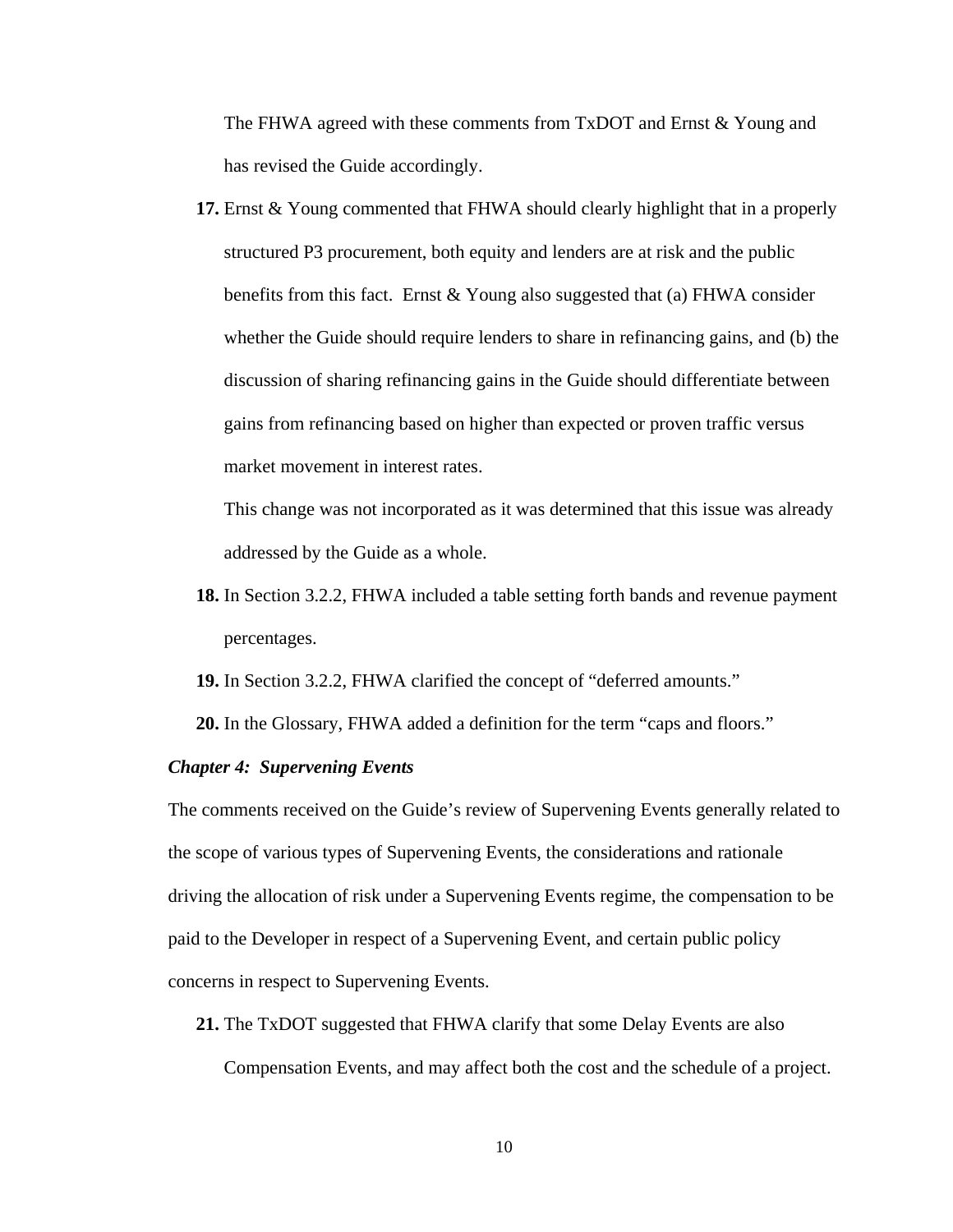They further suggested that Sections 4.1 and 4.3.3 should mention that Delay Events may allow a Developer to extend contractual deadlines and may provide a Developer with relief from the assessment of performance points or noncompliance points.

The FHWA agreed with TxDOT's comment and has revised the Guide accordingly.

- **22.** The TxDOT suggested that the term Compensation Event should be expanded to include events that deliver value for money by allocating risk to the Department. The FHWA agreed with TxDOT's comment and has revised the Guide accordingly.
- **23.** The TxDOT commented that the sample definition of the term Compensation Event should include certain additional events, including: Department-caused delay; Department-ordered suspension of tolling; Department releases of hazardous materials; unreasonable, unjustified delay by permitting agencies in issuing key permits; utility owner delay; and differing site conditions. The FHWA agreed with TxDOT's comment and has revised the Guide accordingly.
- **24.** Ernst & Young commented that Departments should be mindful that there is a distinction between the cost of delays and lost revenue. They suggested that, with respect to lost revenue, the calculation options presented in the Guide should also contemplate the possibility of paying pre-determined, liquidated damages amounts, avoiding the need to re-open the financial model.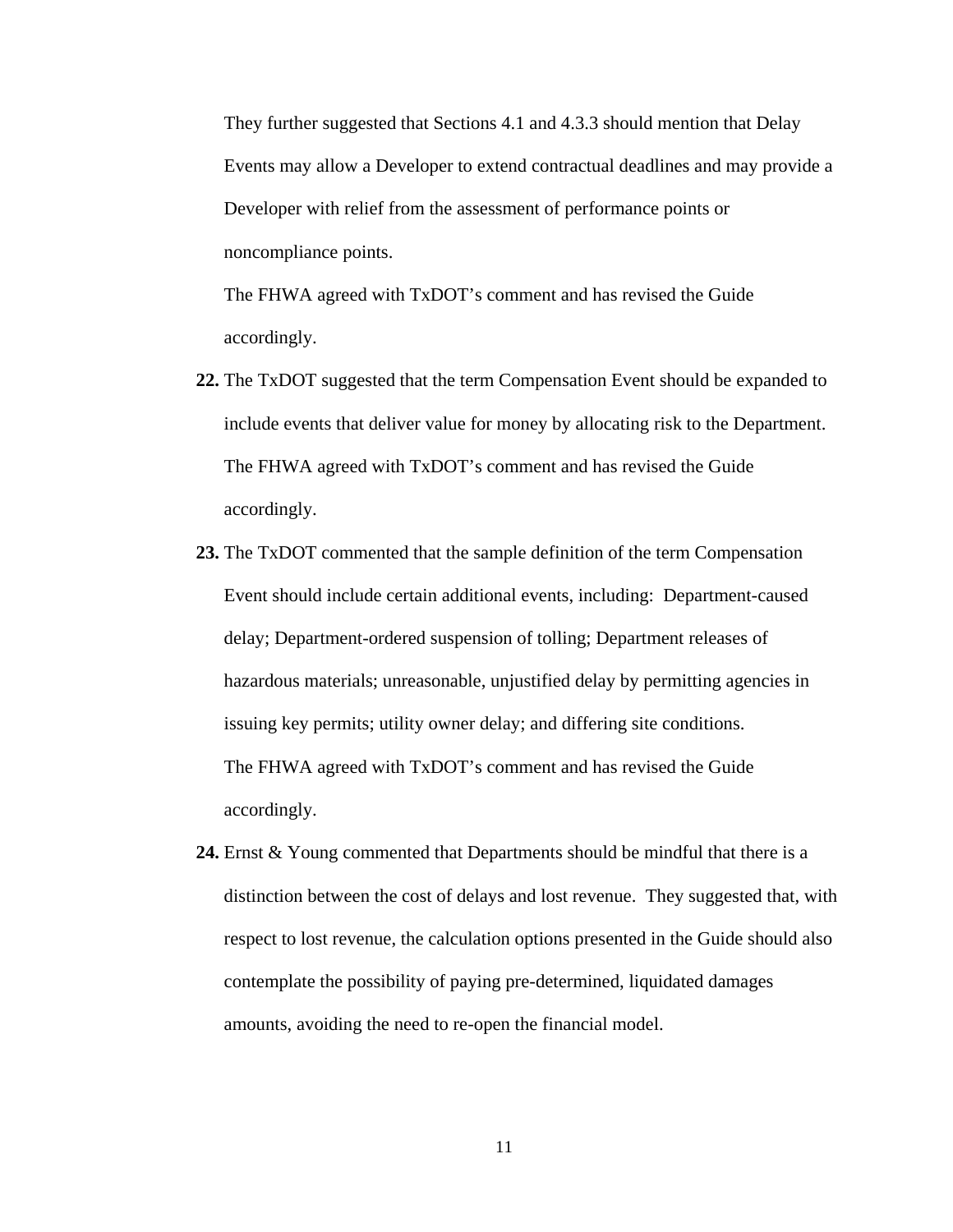The FHWA acknowledges the distinction between delay costs and lost revenue. The proposed approach to calculating lost revenue is one that Departments may choose to consider after consultation with their financial advisors, but it has not been adopted in the U.S. to date and therefore has not been incorporated into the Guide. A change to the Guide is not necessary to address this comment.

**25.** The TxDOT suggested that the Guide reflect the fact that a toll concession agreement may include provisions which adjust compensation under the agreement based on the development of revenue-enhancing facilities which were not planned at the time the agreement was executed.

The FHWA agreed with TxDOT's comment and has revised the Guide accordingly.

- **26.** Ernst & Young highlighted the importance of the Competing Facilities provisions, and noted that these merit significant policy consideration by a Department. The FHWA agrees that these clauses should be carefully considered in light of the important public policy issues they raise and the Guide recommends that Departments do so in light of the facts and circumstances relevant to each individual project. A change to the Guide is not necessary to address this comment.
- **27.** The PECG suggested that the Guide should not include a "non-compete" clause. The FHWA acknowledges the important public policy issues raised by competing facilities clauses, and Section 4.3.2 of the Guide describes some of the reasons why Departments have chosen to include them in contracts for P3 projects. A change to the Guide is not necessary to address this comment.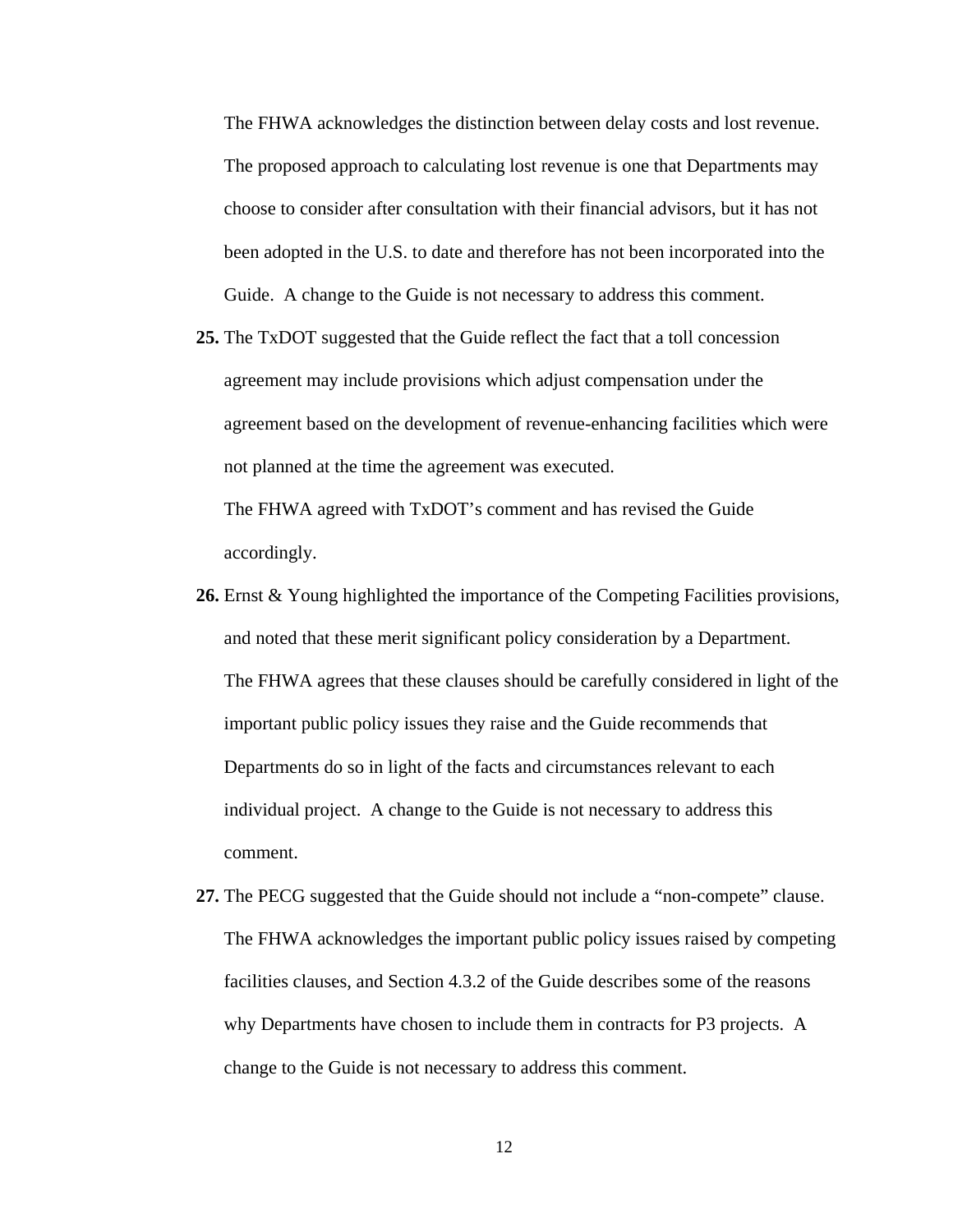**28.** The PECG suggested that a Department should not be required to pay the Developer if another government agency not within the Department's control engages a private entity to develop a project that affects demand for the Department's project.

The FHWA acknowledges the intra-governmental issues which may arise as a result of such provisions, and notes that Section 4.3.2 of the Guide suggests these risks be addressed by providing protection to the extent the Department has discretionary authority over facilities constructed by other governmental entities. Each project will present unique challenges in this regard, however. A change to the Guide is not necessary to address this comment.

- **29.** The TxDOT commented that while the Guide states that Departments are likely to achieve optimal risk transfer regarding geotechnical, hazardous substance, utility, and endangered species risks by providing Compensation Event relief for unknown matters, this allocation varies considerably from project to project, and will depend upon particular project characteristics, the magnitude of the risk presented on the particular project, the degree of competition, and other factors. The TxDOT suggested that the Guide should indicate that optimal risk allocation for these risks depends on the attributes of each project and procurement. The FHWA agreed with TxDOT's comment and has revised the Guide accordingly.
- **30.** The TxDOT commented that while the text regarding Force Majeure Event termination in the Guide states that providing a termination right for extended Delay Events other than Force Majeure Events is contrary to international best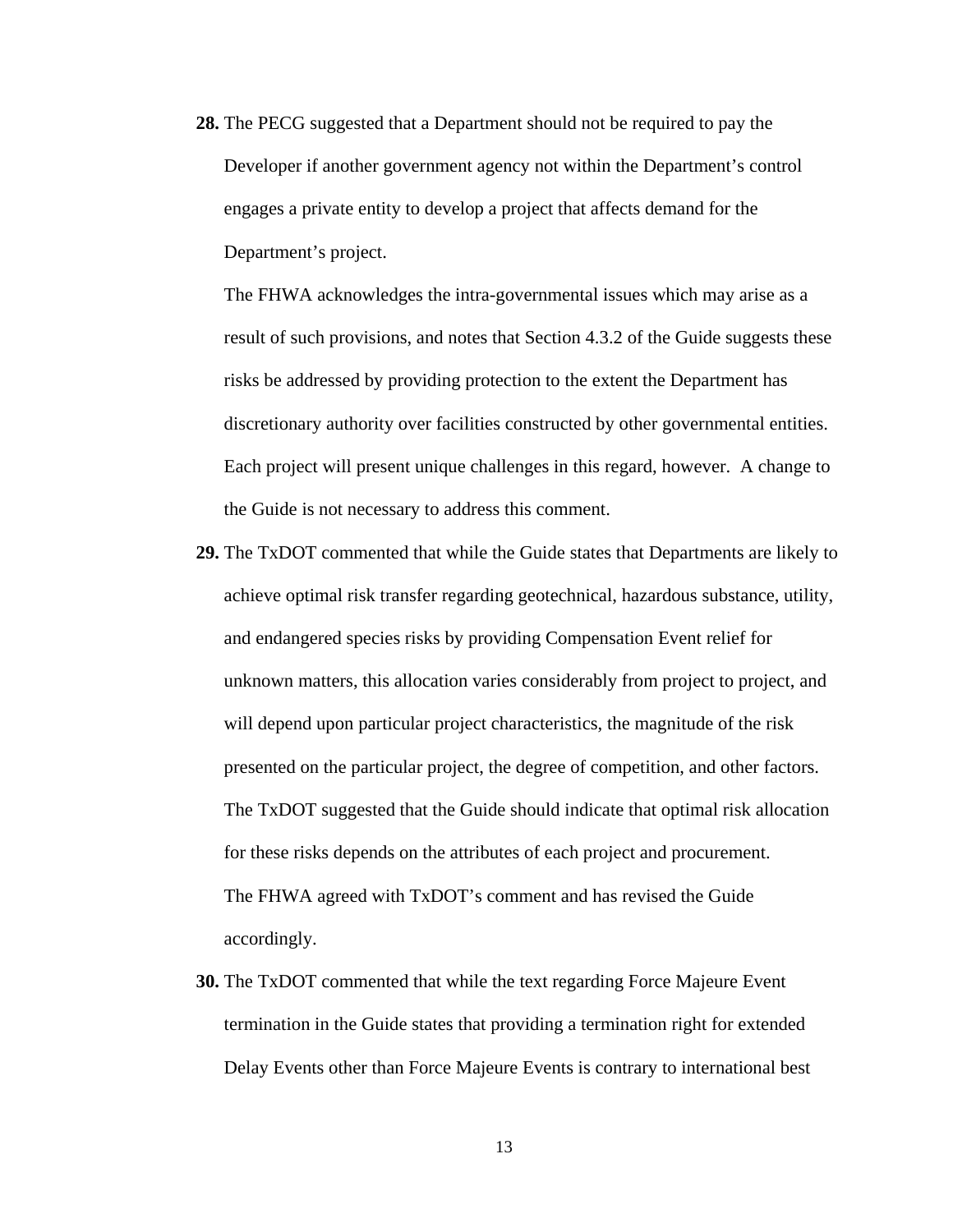practice, it is common U.S. practice to include specified Delay Events in addition to Force Majeure Events in the determination of extended delay triggering a right to terminate. The TxDOT stated that the principle supporting such termination is that exigencies outside the control of the parties have conspired to frustrate the fundamental purpose of the transaction. Certain Delay Events in addition to Force Majeure Events fit within this principle and therefore should be validated in the text as well as the sample contract language.

The FHWA agreed with TxDOT's comment and has revised the Guide accordingly.

**31.** The TxDOT commented that the Guide should acknowledge that in relation to a Force Majeure or Delay Event, a contract may trigger termination rights based on a cumulative number of non-consecutive days of delay as an alternative to a specified number of consecutive days of delay.

The FHWA agreed with TxDOT's comment and has revised the Guide accordingly.

- **32.** The TxDOT commented that the application of the "no better and no worse" principle is an oversimplification of the Supervening Events regime and FHWA should provide greater clarity regarding the application of this concept. The FHWA agreed with TxDOT's comment and has revised the Guide accordingly.
- **33.** The PECG suggested that the Guide should explicitly transfer all Force Majeure Event risk to the Developer, to avoid the potential costs associated with Force Majeure Events being borne by a Department.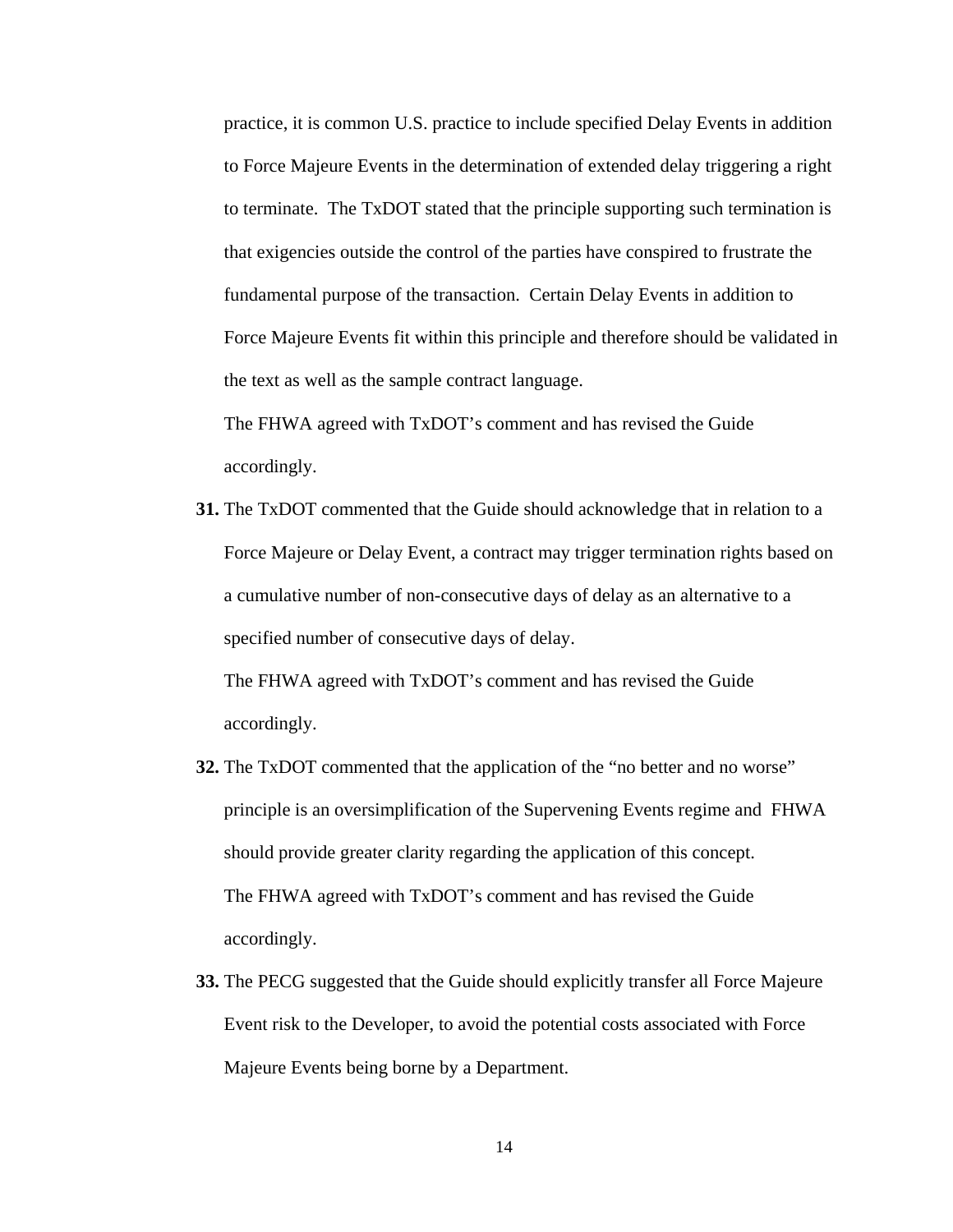This comment reflects a misunderstanding of the economic impact of transferring certain risks and the rationale for P3 procurements. Departments will not receive value for money if all risk of Force Majeure Events is transferred to the Developer given the tools available to Developers to mitigate the effects of such risks and the contingencies they would have to price if asked to take such risks. As Departments are familiar with this risk on non-P3 projects, value for money is typically optimized by retaining the financial risk associated with Force Majeure Events. A change to the Guide is not necessary to address this comment.

**34.** A private citizen expressed concern about the allocation of costs associated with earthquake damage to P3 projects.

The consequences of Force Majeure Events such as earthquakes are allocated pursuant to the Delay Event regime. The Developer will be given additional time to complete the work, but not compensation to pay the cost of repairing the loss as such costs can be insured against. This is described in Section 4.3.3 of the Guide.

**35.** The TxDOT commented that FHWA should expand its discussion of deductibles to highlight the differences between "aggregate" and "per occurrence" deductibles, and to provide information on the details, advantages and disadvantages of both. In addition, TxDOT commented that the Guide should state that deductibles usually do not apply to Compensation Events which are caused by or within the control of the Department.

The FHWA acknowledges that deductibles may be applied to Supervening Events in some Concession Agreements, and has revised the Guide to include a general discussion of deductibles. However, FHWA thinks that the value provided to the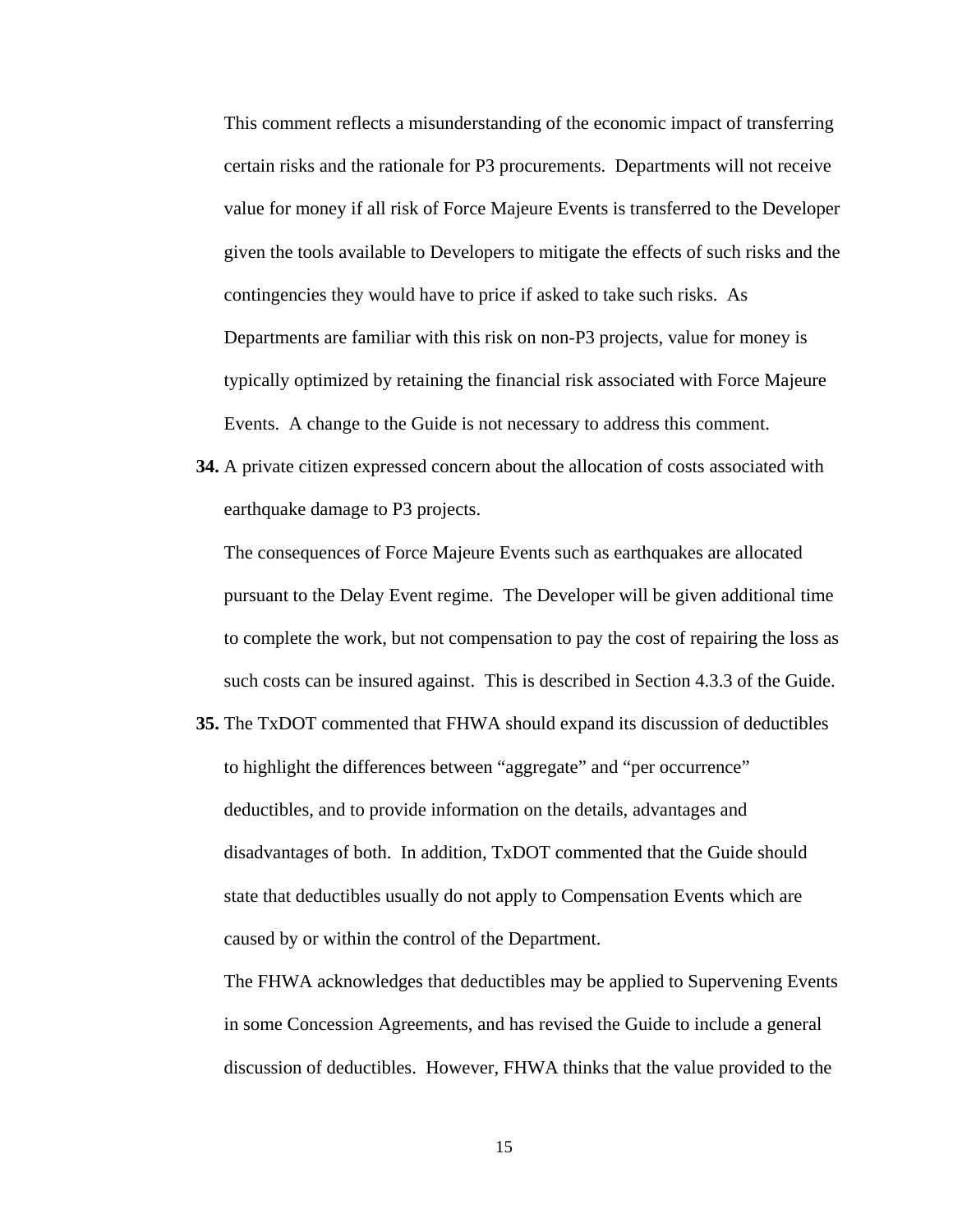Department from including deductibles can be overstated except in certain unique circumstances (such as where a Compensation Event is susceptible to numerous *de minimis* claims). As Departments should look to their advisors on a case-bycase basis for advice on when this is appropriate, FHWA believes that a more detailed discussion than the one provided is not necessary to be included in the Guide.

- **36.** The TxDOT suggested that the Guide mention that market participants may elect to utilize an objective discount rate, such as the Developer's Equity IRR or weighted average cost of capital as indicated in the Base Case Financial Model, rather than calculating present value using an agreed risk adjusted discount rate. The FHWA acknowledges that there may be appropriate alternative means to discount the relevant sums and encourages Departments to seek advice from their financial advisors as to the appropriate method to use in a given circumstance.
- **37.** The TxDOT commented that FHWA should revise the model provision regarding a Developer's obligation to obtain additional debt or equity following a Compensation Event. The proposed revision would reflect certain precedents which condition compensation on the Developer's ability to meet debt coverage ratios and require the Developer to use "diligent efforts" to obtain additional funds to cover the cost impacts of the Compensation Event.

The FHWA acknowledges that there are transactions in the market that make reference to debt service coverage ratios; however, the ultimate standard in such documents is whether or not the Developer is able to raise funding (which will include factors broader than the ability of the Developer to meet ratio tests). In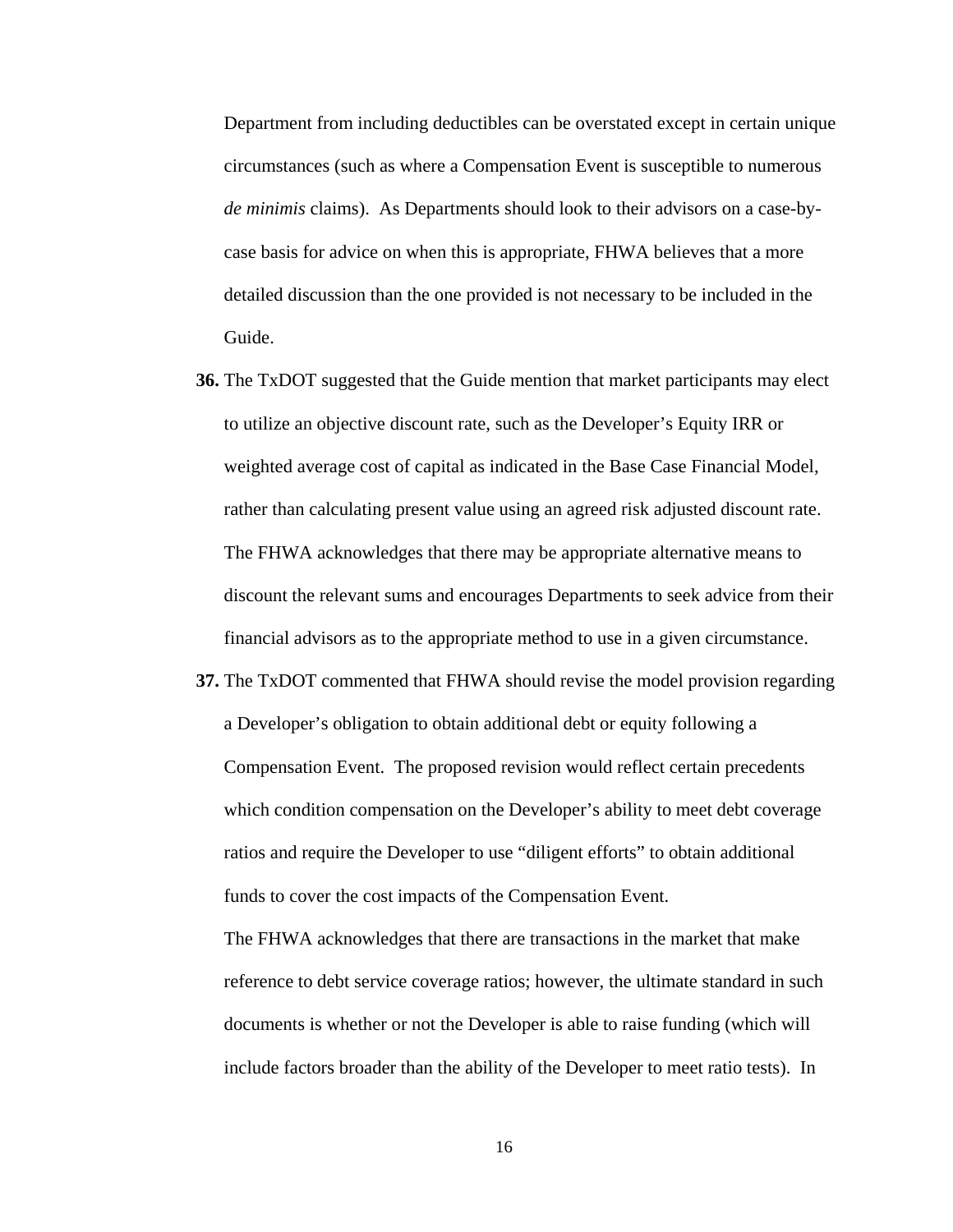some jurisdictions the concept of "diligent efforts" is vague and may be read to suggest a level of effort that is synonymous with "best efforts." This standard would not be in the interest of the Department or the Developer, as it is traditionally interpreted to require a party to spend additional funds and do all things possible, even if not reasonable, to achieve the desired outcome. The Department's compensation sum would have to be increased to pay for the impact of such potentially unreasonable actions, which would not represent value for money. A change to the Guide is not necessary to address this comment.

**38.** The PECG commented that the list of events which constitute a Compensation Event should be limited to (i) a breach of the Concession Agreement by a Department, and (ii) the development or implementation of any change in the Work or technical requirements applicable to the Work that the Department has directed the Developer to perform pursuant to a Change Order or a directive letter pursuant to the Concession Agreement.

The proposed changes to the definition of Compensation Event are inconsistent with the allocation of risks on the basis of value for money. A change to the Guide is not necessary to address this comment.

**39.** Ernst & Young commented that FHWA should consider whether the Guide needs to include reference to the fragmentary network.

The FHWA believes this is a useful touch-stone for Departments to see, as it is a method that is familiar to them in the context of design-build contracting. A change to the Guide is not necessary to address this comment.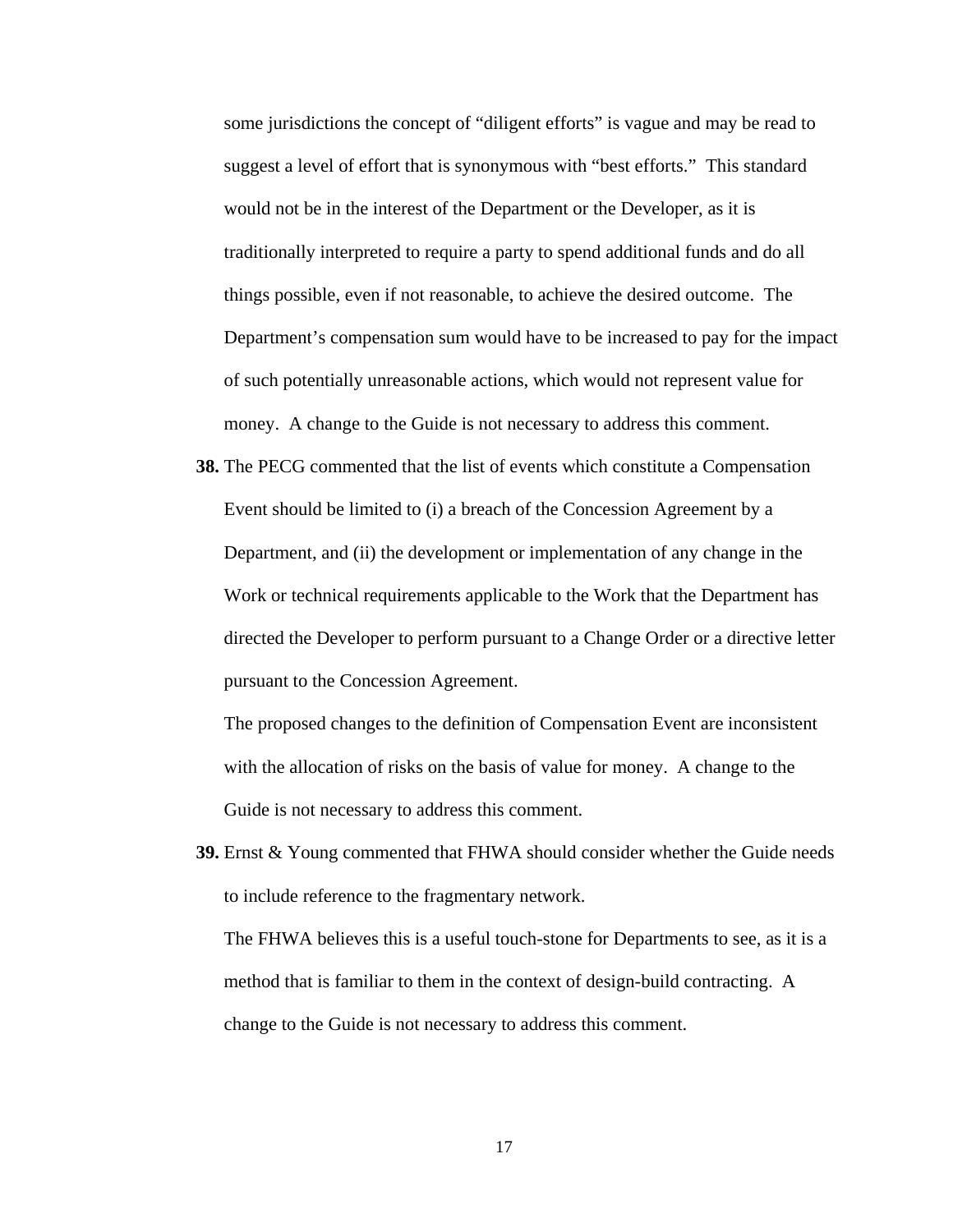**40.** The TxDOT suggested that the discussion of toll concession agreements in the Guide should be expanded to include noncompliance events and points regimes, financial modeling, and the role of an independent engineer. Financial modeling is discussed in the Guide, and noncompliance points and the role of the independent engineer will be addressed in the addendum. A change to

the Guide is not necessary to address this comment.

**41.** The FHWA clarified the term "fragmentary network" as used in Section 4.4.2.

#### *Chapter 5: Change in Equity Interests*

The comments received on the Guide's handling of changes in equity interests generally related to the extent to which the Department should prohibit a change in equity interests, the qualifications to consider for approving a new owner, and related terminology.

**42.** The TxDOT commented that Section 5.1 should be revised to mention that, in addition to Developer experience with similar projects, a Department may value Developer experience which demonstrates ability to effectively manage all aspects of future work on a project.

The FHWA agreed with TxDOT's comment and has revised the Guide accordingly.

**43.** The TxDOT also commented that the Guide should acknowledge that (a) a change in control over an investor can have a significant effect on the management, staffing and funding of the investor and Developer, and (b) Department approval should be required for any changes in the vertical chain above the Developer. In addition, TxDOT noted that the concept of Change in Ownership should be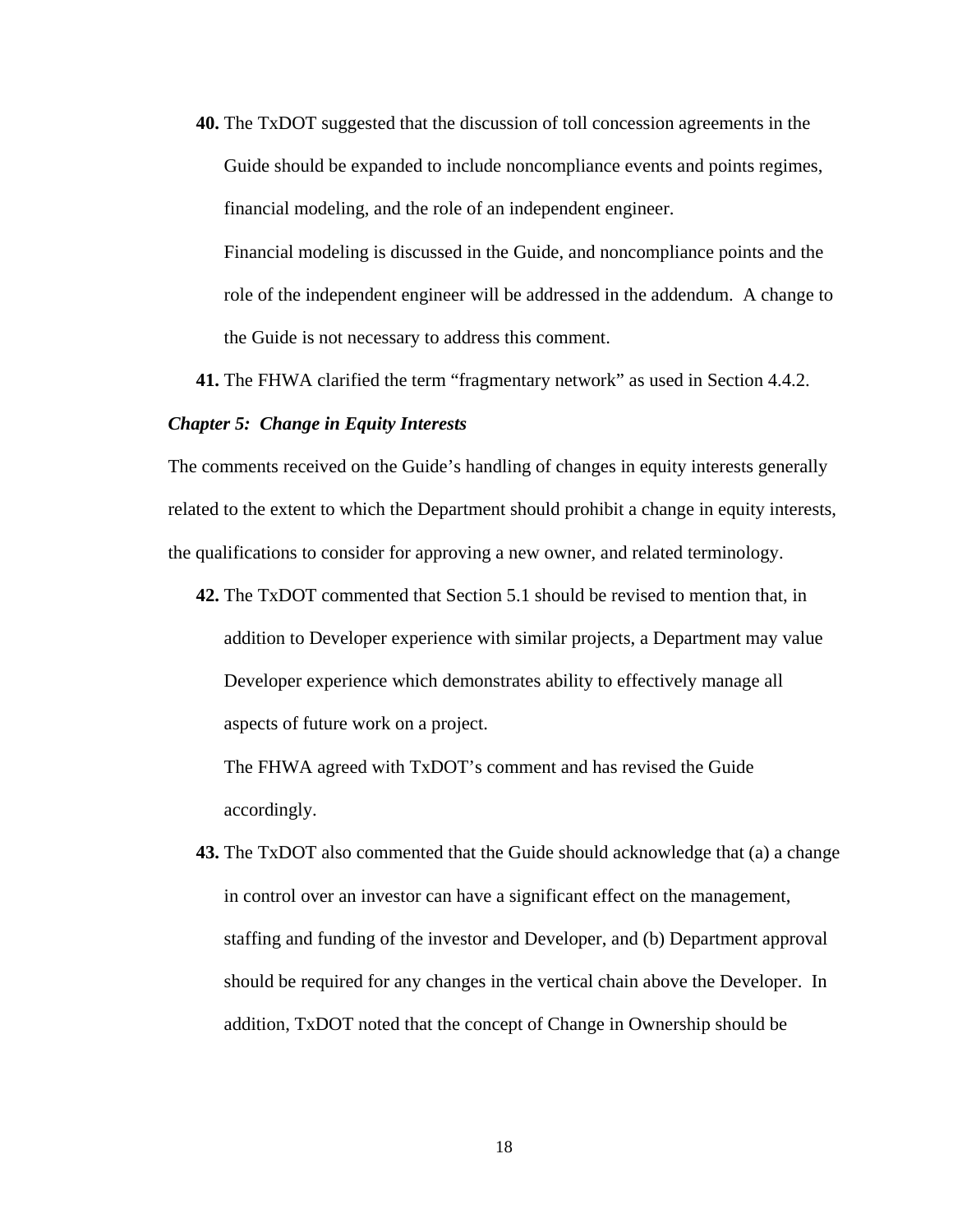changed to Change in Control to reflect the impact of voting rights and other forms of control that may not be strictly linked to ownership.

The FHWA has revised the relevant footnote within the Guide to clarify that approval should be required for changes in the vertical chain between the entities that were evaluated and/or any parents of such entities that the Department considers important to the success of the project. However, FHWA disagrees that the term "Change in Control" better indicates the intent of these provisions than the term "Change in Ownership" since a change in ownership that does not affect a change in control may still have a material adverse effect on the Project, which these provisions are intended to prevent.

**44.** The TxDOT commented that the standard for Department approval of a Change in Ownership should be narrowed in light of certain precedent which uses a standard that assesses whether a potential owner has the resources, qualifications and experience to perform the Developer's obligations, and no conflict of interest with the Department exists.

In FHWA's view, the factors cited in this comment do not lead to a different result than the formulation described in the Guide, and in fact may restrict the Department's right to reject a change in ownership. While some Concession Agreements do cite these factors, the evaluation mechanism provided for in the Guide will require the Department to weigh all factors against one another, and the resulting determination will be substantially the same as asking whether the change will result in a material adverse effect. For these reasons, FHWA believes a change to the Guide is not necessary to address this comment.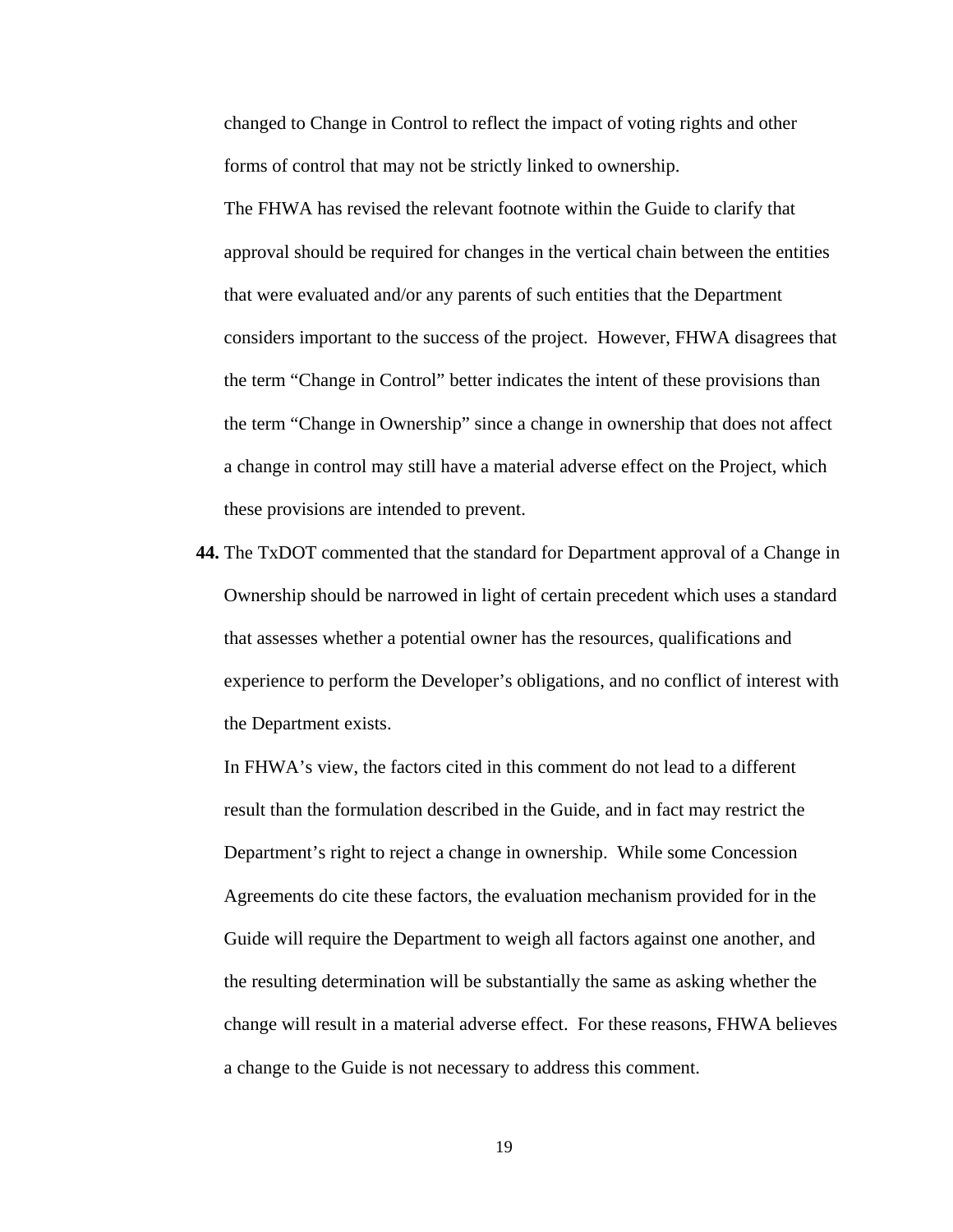**45.** The TxDOT also commented that the definition of Related Entity should include all entities upstream from the Equity Investors.

The FHWA has not made any changes in response to this comment because it is based on a misunderstanding of the entities that will constitute the Equity Investors.

## *Chapter 6: Change in Law*

The comments received on the Guide's review of the issues surrounding change in law generally related to associated risk allocation and the scope of relevant terminology and contract language.

**46.** The TxDOT commented that the Guide should not emphasize foreseeability as a consideration in risk allocation in relation to a Change in Law, and instead should focus on value for money as the most relevant consideration in allocating risk in relation to a Change in Law.

In FHWA's view, the concept of foreseeability is not intended to go beyond changes in law that were foreseeable at the bid date based on draft legislation and bills. It is not intended to suggest that because changes in a particular category of law are inevitable at some point, they are foreseeable. The FHWA has revised the Guide to clarify this point.

**47.** The TxDOT further commented that the definition of Law should not include permits to avoid conflation with the definition of Governmental Approvals and, therefore, the definition of Law should be revised to provide greater specificity to the concept.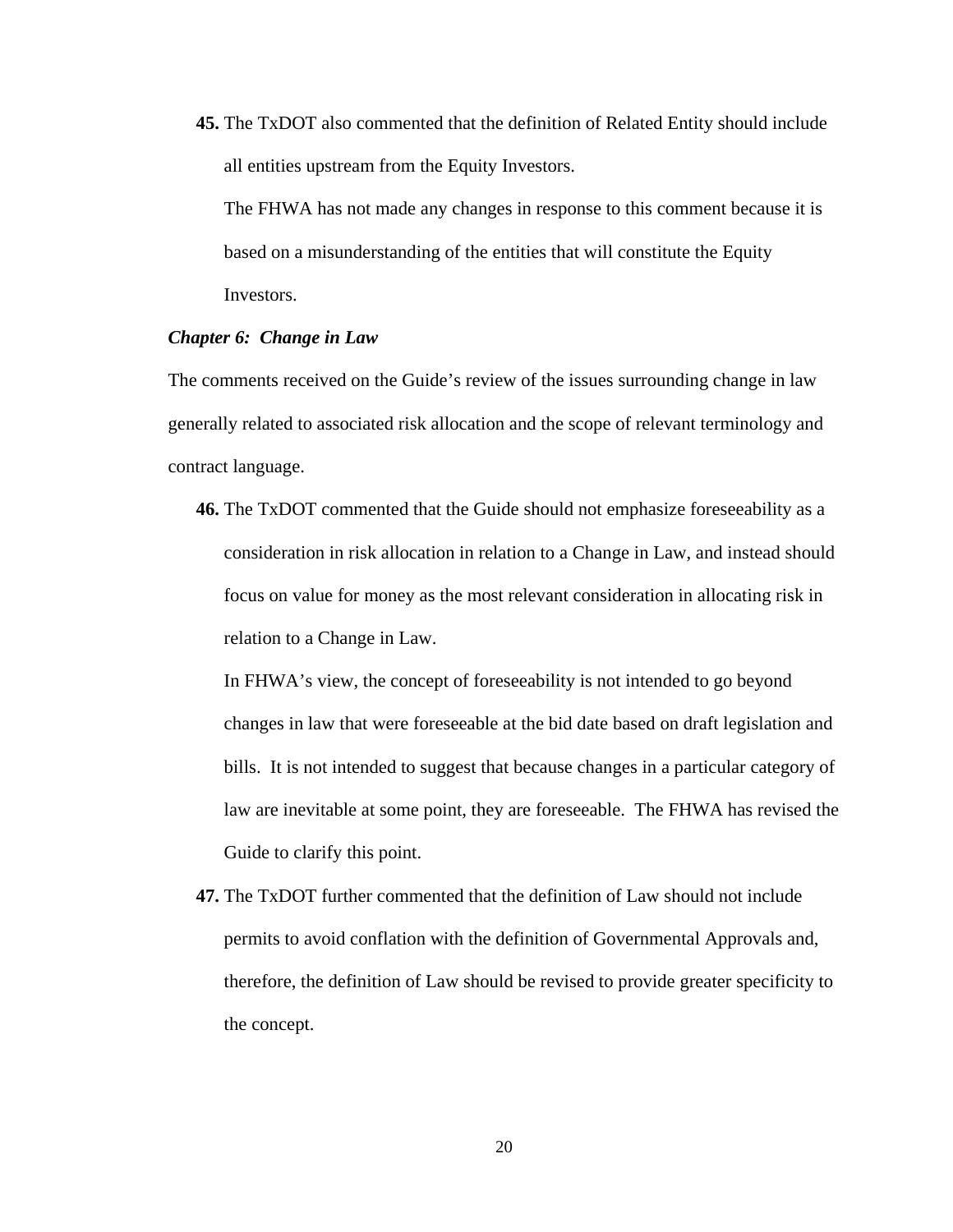The FHWA has incorporated this comment into the Guide. Some Concession Agreements may treat changes in permits similarly to changes in law generally, though this will depend on the nature of the required permits and the jurisdiction of various Governmental Authorities in the context of each individual project. As a result, the reference to permits is bracketed in the example provision.

**48.** The PECG commented that the Guide should protect the Department from financial claims by a Developer adversely affected by a Change in Law promulgated by a legislature, which is not within the Department's control. In FHWA's view, the allocation of risk associated with changes in law is reflective of the relative ability of each of the parties to absorb the risks associated with changes and to mitigate against their respective effects. A change to the Guide is not necessary to address this comment.

#### *Chapter 7: Defaults, Early Termination and Compensation*

The comments received on the Guide's review of defaults, early termination, and related compensation generally related to the scope and nature of defaults covered by a Concession Agreement, the remedies exercisable by the parties following a default, the cure periods in respect of defaults, and the mechanisms for calculating (and valuing the components comprising) termination compensation.

**49.** The TxDOT suggested that the Guide include provisions which allow for termination due to (i) the failure or inability of the Developer to achieve financial close, with the measure of compensation depending on whether the failure is excused or not excused, and (ii) an adverse court ruling which prevents the Developer from continuing performance, with a measure of compensation similar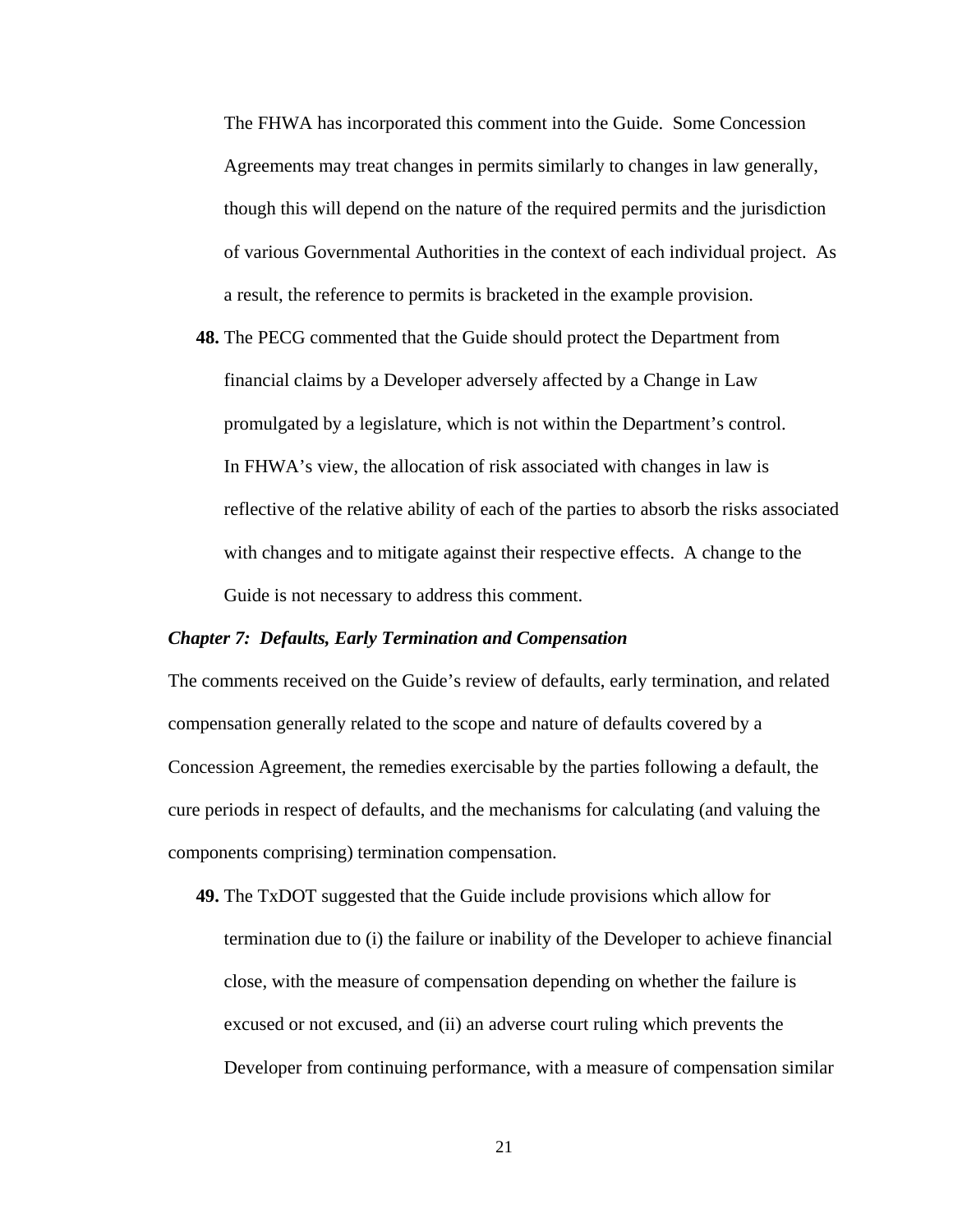to the one provided following termination due to an extended Force Majeure Event.

The FHWA agreed with TxDOT's comment and has revised the Guide accordingly.

**50.** The TxDOT commented that the Guide should acknowledge that certain precedents do not include a limitation on set-off that prevents termination compensation being less than the outstanding project debt as a result of such setoff.

This comment has been incorporated into the Guide, although it should be noted that the limitation on set-off does not apply to circumstances where the termination arises due to a Developer Default. In those instances, full set-off is contemplated because the Lenders have the opportunity to step in and cure the Developer Default prior to termination.

**51.** The TxDOT commented that the cure period available following a monetary default under the Guide should be shorter than the cure period available following other types of material default. The TxDOT further suggested that the Guide should acknowledge that some Developers and lenders agree to cure period comity between Developer and lenders.

The suggestion that the Guide distinguish between payment defaults and other defaults has been incorporated into the Guide. Regarding cure period comity, a change to the Guide is not necessary because cure period comity is not the typical approach taken.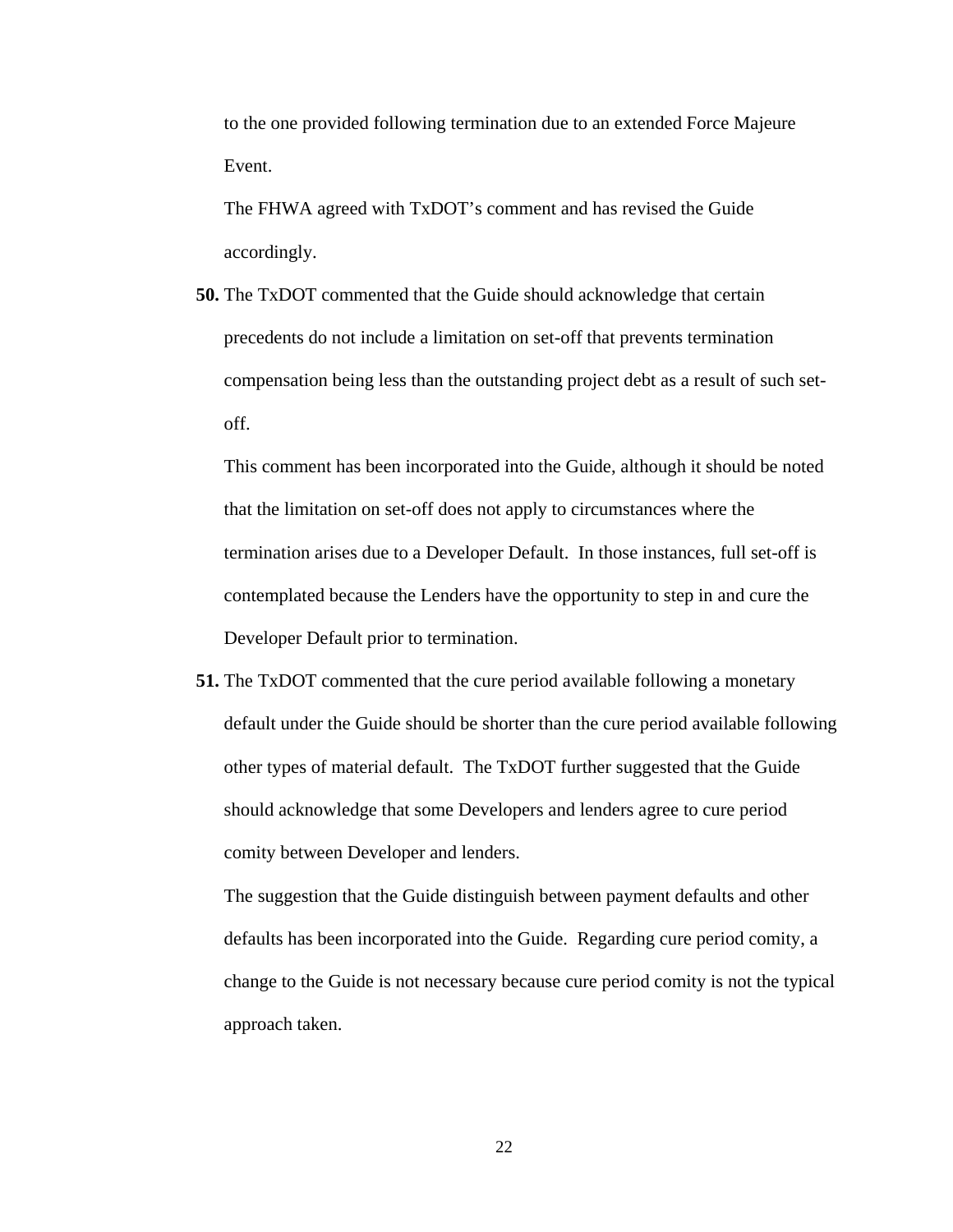**52.** The TxDOT suggested that the Guide acknowledge that in certain precedent toll concession agreements, the Developer's termination rights are restricted to two types of Department Defaults: (i) uncured failure to pay a material sum to the Developer, and (ii) Department confiscation, condemnation, or appropriation of a material part of the Developer's interest; performance defaults by a Department may ripen into a failure-to-pay default.

The FHWA agreed with TxDOT's comment and has revised the Guide accordingly. The Guide introduces discussion regarding where it may be appropriate to include performance-related defaults.

**53.** The TxDOT commented that the method for calculating termination compensation in the Guide should be revised to reflect the calculation method utilized in certain precedents which provide protection to the lenders and market value for the Developer's equity investment (if such investment is greater than the outstanding debt).

Though the drafting is somewhat different, there is not much substantive difference between the calculation mechanism reflected in the Guide and that proposed by the commenter, though it should be noted that it is appropriate to compensate equity irrespective of how large or small its value is as compared to the outstanding debt. A change to the Guide is not necessary to address this comment.

**54.** The TxDOT suggested that the Guide mention, as one option for valuing the equity in the Developer, that certain precedents allow the parties to produce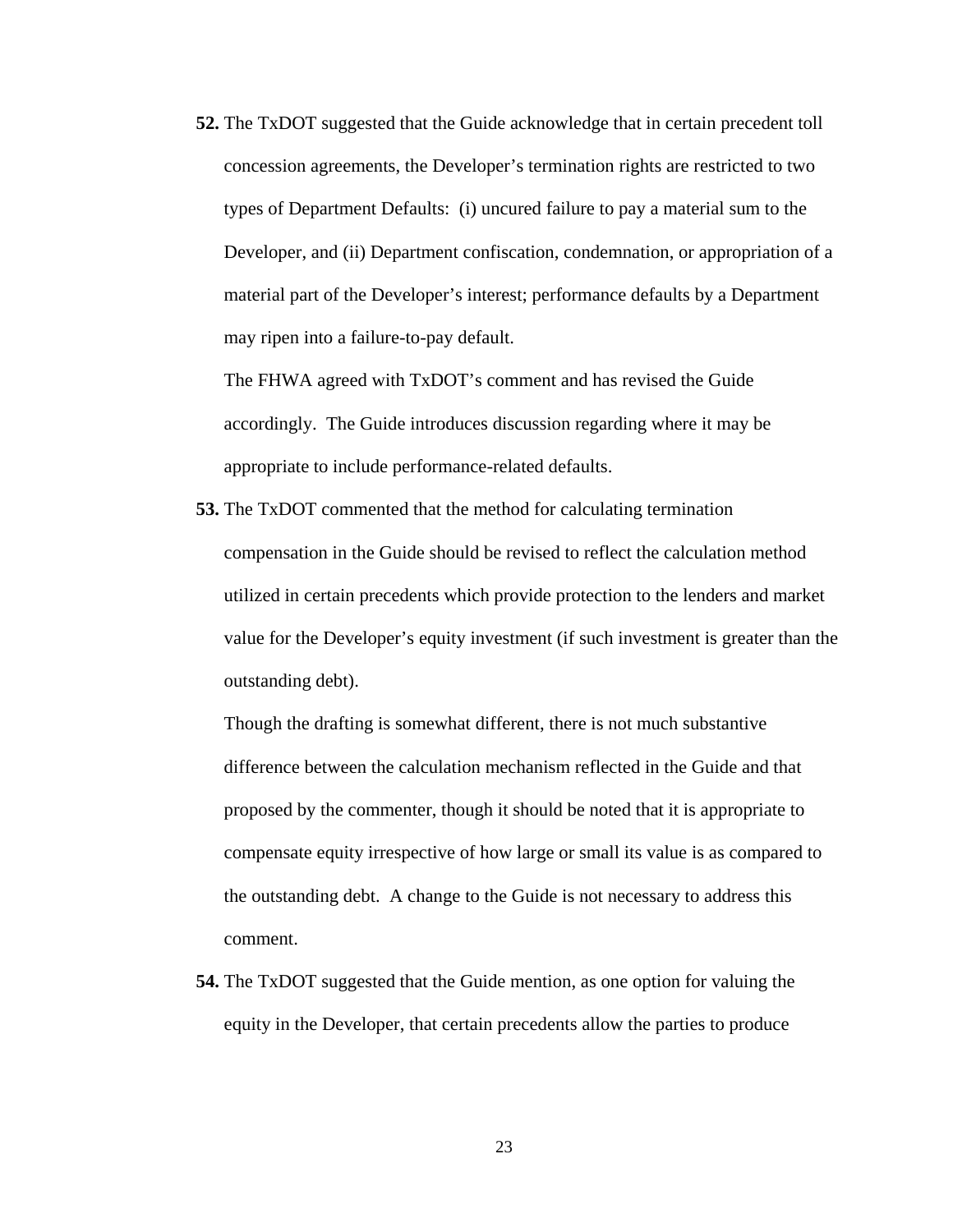evidence in the event of a dispute for ultimate determination by a court or other dispute resolution forum.

The FHWA agreed with TxDOT's comment and has revised the Guide accordingly.

**55.** The TxDOT commented that the Guide should provide a comprehensive list of Developer Defaults in acknowledgement that different defaults have different cure periods and methods for curing.

Section 7.3.1 of the Guide includes a comprehensive list of Developer Defaults, and Section 7.3.2 of the Guide states that cure periods may vary depending on the nature of the Developer Default. A change to the Guide is not necessary to address this comment.

- **56.** The TxDOT suggested that the Guide include closure of any lane or other portion of the Project (unless permitted under the agreement) as a Developer Default. The Developer Default listed at clause (a) of the definition captures this failure by the Developer; the FHWA agrees with the commenter that continued access is a significant objective of the Concession Agreement (and therefore would constitute a failure to comply with a material obligation if not provided by the Developer). A change to the Guide is not necessary to address this comment.
- **57.** The TxDOT commented that the Guide should acknowledge that a particular toll concession agreement may provide for a range of remedies for Developer Default, but limit the remedy of termination to defaults specifically agreed to be material in nature.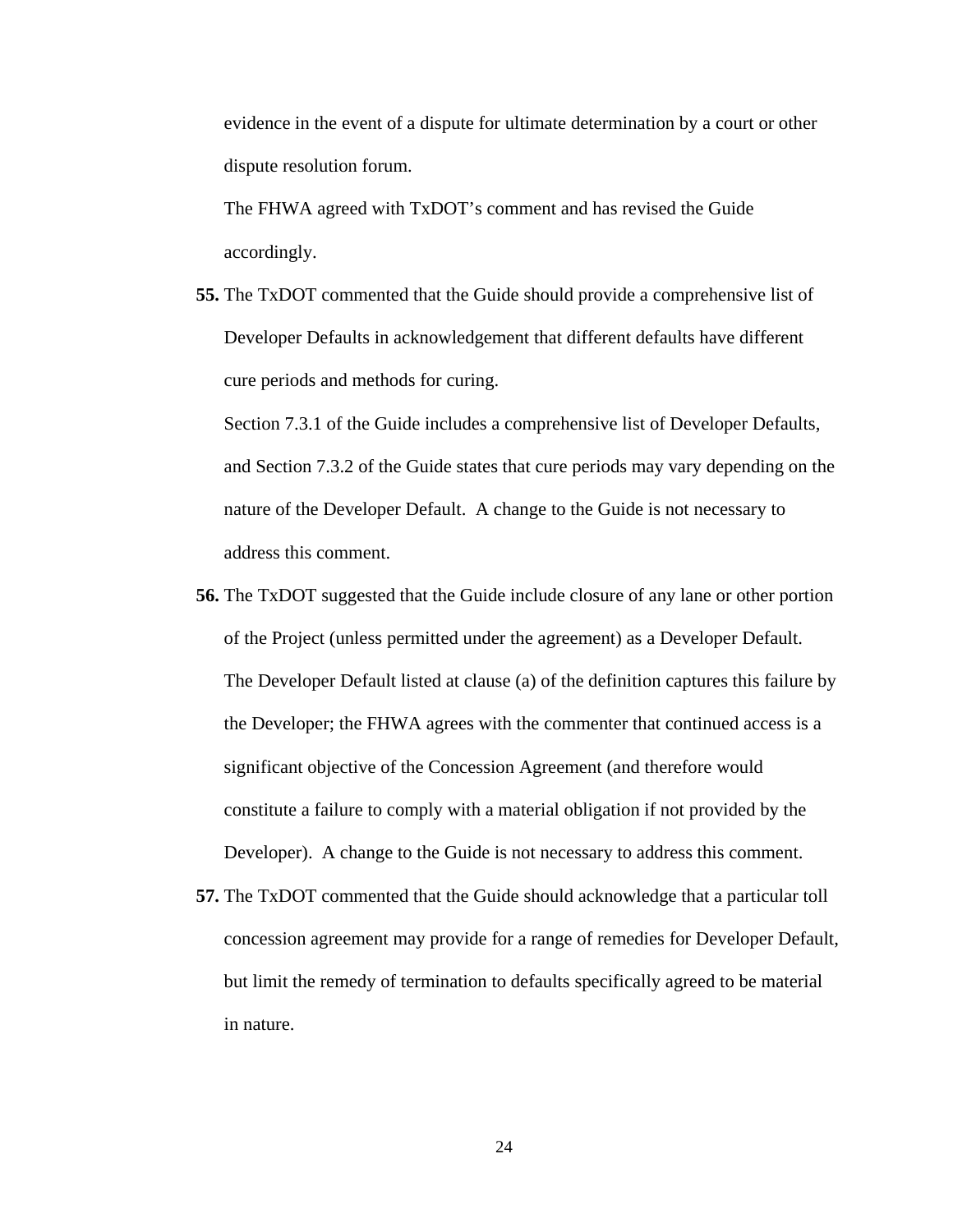The FHWA agreed with TxDOT's comment and has revised the Guide accordingly.

**58.** The TxDOT commented that the Guide should be revised to state that even if a Developer Default is cured, the Developer may remain liable for Department losses attributable to the default.

The FHWA agreed with TxDOT's comment and has revised the Guide accordingly.

**59.** The TxDOT commented that because many toll concession agreements provide for termination due to accumulated delay from Delay Events, and not just due to the narrowly defined Force Majeure Events, the discussion regarding likelihood of termination should be revised.

The FHWA agreed with TxDOT's comment and has revised the Guide accordingly.

**60.** The TxDOT commented that the approach to termination compensation following a Developer Default included in the Guide should be amended to reflect an alternative approach available in the market. In particular, TxDOT felt that the approach taken in the Guide should ensure that equity is wholly at risk of loss and lenders face a meaningful financial consequence if a project is terminated following a Developer Default.

The termination calculation mechanism reflected in the Guide will not provide equity with compensation in the event of a Developer Default. In addition, although it is common to discount compensation payable to lenders after completion of the project (which is reflected in the Guide), it is often the case that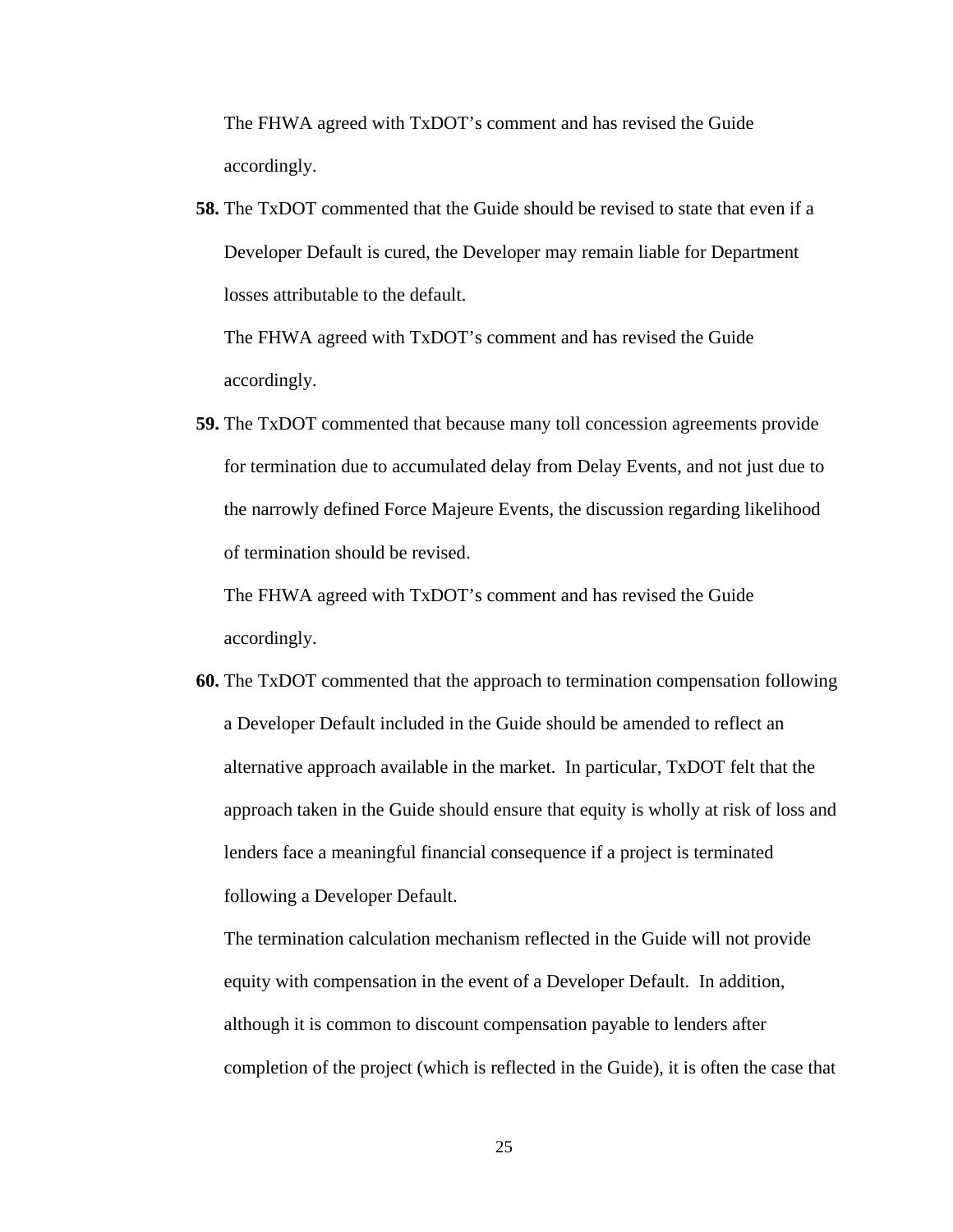such a discount is not imposed prior to completion because of the risks otherwise inherent in completing a project. A change to the Guide is not necessary to address this comment.

- **61.** The TxDOT suggested that the Guide include a discussion of provisions in certain precedents which provide for no termination compensation for termination due to Developer Default, including where: (i) the Developer files for bankruptcy and rejects the toll concession agreement; (ii) the Collateral Agent receives a replacement agreement from the Department in accordance with the original agreement; and (iii) the Developer wrongfully exercises a termination right. As it has been noted in the Guide, in the context of a greenfield project where the Department receives a new asset, some measure of compensation is typical and necessary; otherwise, the Developer may be entitled to assert a claim for unjust enrichment. A change to the Guide is not necessary to address this comment.
- **62.** The PECG commented that the Guide should provide the Department with the ability to take over the project should the Developer become unable to meet its obligations.

The Concession Agreement will typically include a Developer Default for failure to pay amounts when due to the Department. This is addressed in Section 7.3.1 of the Guide.

**63.** The TxDOT suggested that the Guide state that the principle behind the measure of compensation is rescission and restitution.

This is a technical legal issue that is not relevant to the intended audience for the Guide. A change to the Guide is not necessary to address this comment.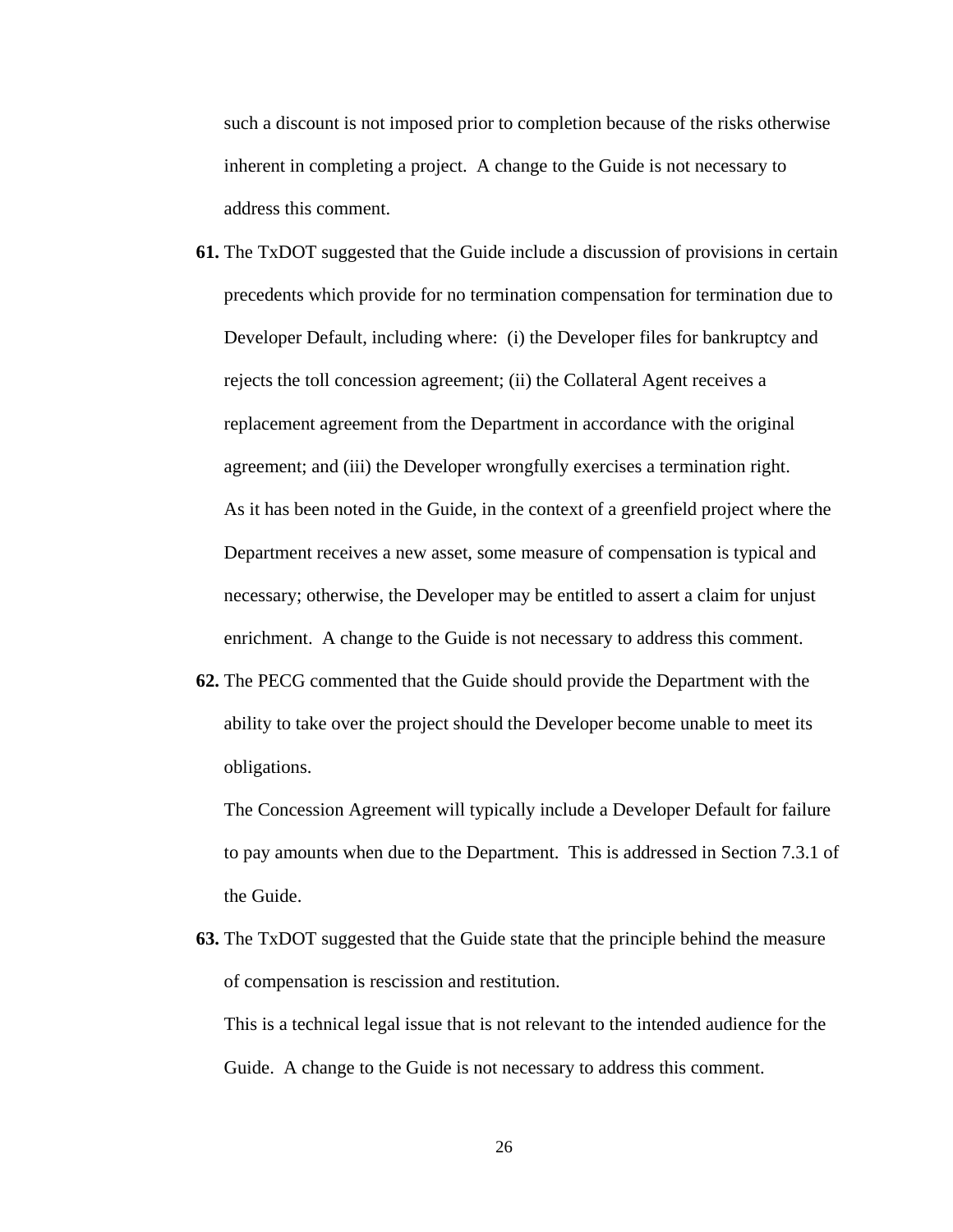**64.** The TxDOT commented that the discussion of termination compensation in Section 7.4.2 should mention lender breakage costs.

This comment is captured by the first bullet point in the section, which refers to all amounts owed to the lenders. A change to the Guide is not necessary to address this comment.

**65.** The TxDOT commented that the Guide should discuss the various legal mechanisms used in certain precedents to establish the time at which a termination for convenience is effective.

This is a technical legal issue that is not relevant for the intended audience of the

Guide. A change to the Guide is not necessary to address this comment.

## *Chapter 8: Handback*

The comments received on the Guide's review of the issues surrounding changes in equity interests generally related to the Handback Reserve Account.

**66.** The TxDOT commented that the Guide should acknowledge that certain precedents authorize the use of funds in the Handback Reserve Account for safety compliance work.

The FHWA agreed with TxDOT's comment and has revised the Guide accordingly.

**67.** The TxDOT also suggested that the Guide should acknowledge that certain precedents rely on a mechanism other than an independent consultant in determining the amount necessary for the Handback Reserve Account. The FHWA agreed with TxDOT's comment and has revised the Guide accordingly.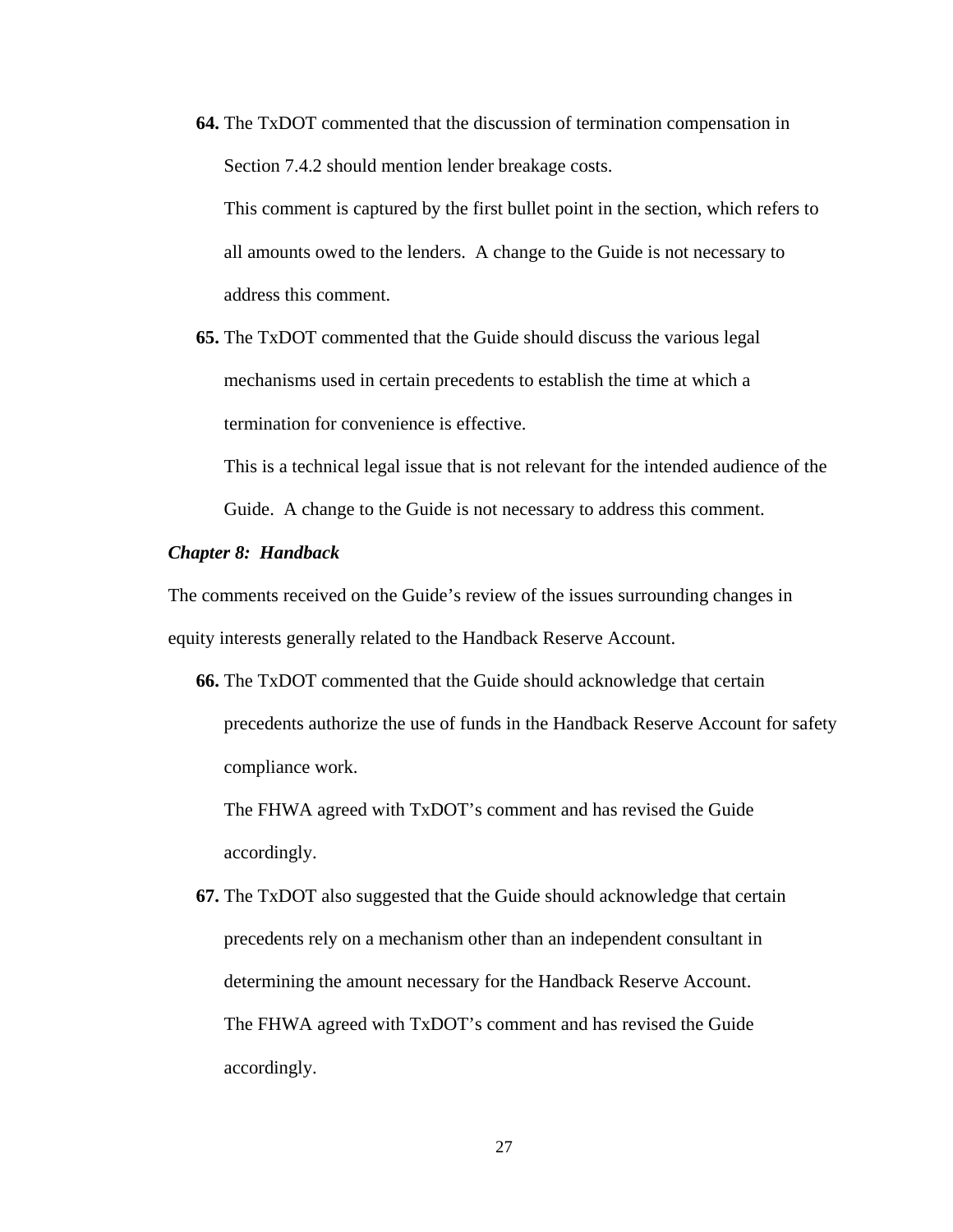# *Appendix A: Glossary*

The comments received on the Glossary generally related to clarifications on, and scope

- of, various defined terms.
	- **68.** The TxDOT commented that the definition of demand risk should be expanded to include toll collection risk.

The FHWA agreed with TxDOT's comment and has revised the Guide accordingly.

**69.** The TxDOT commented that the definition of Design-Build Contract should be revised to specifically mention design work.

The FHWA agreed with TxDOT's comment and has revised the Guide accordingly.

**70.** The TxDOT commented that the definition of Dispute Resolution Mechanism should include disputes review boards.

The FHWA agreed with TxDOT's comment and has revised the Guide accordingly.

**71.** The TxDOT commented that the definition of Express Toll Lane should be narrowed to limit this concept to traffic lanes subject to tolls which vary in accordance with demand.

The FHWA agreed with TxDOT's comment and has revised the Guide accordingly.

**72.** The TxDOT commented that the definition of Gross Revenue should be revised to clarify that the insurance proceeds included in Gross Revenue are insurance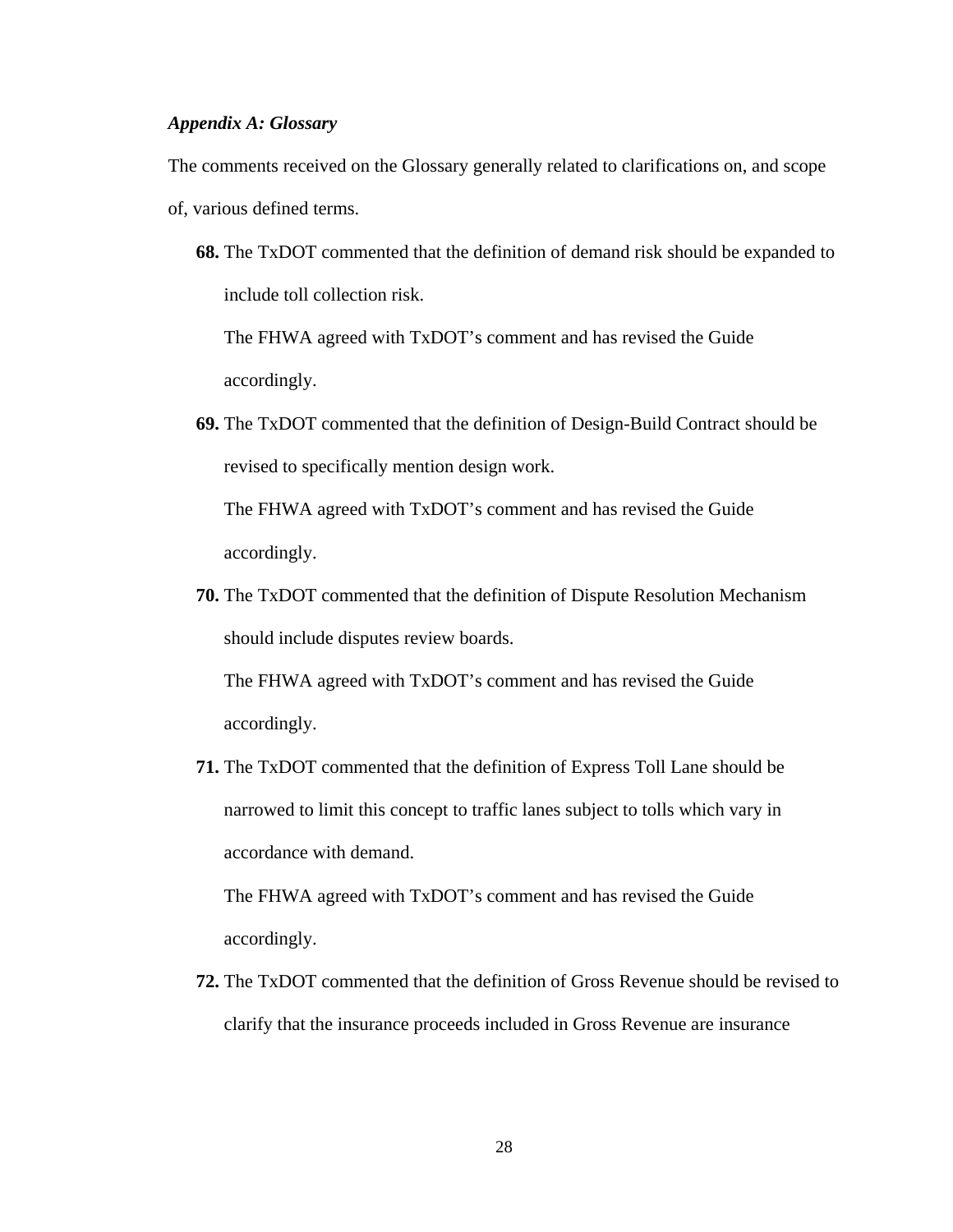proceeds which are received in substitution for, or to compensate for, loss of tolls or user fees.

The FHWA agreed with TxDOT's comment and has revised the Guide accordingly.

- **73.** The TxDOT commented that the definition of Managed Lane Facility should be revised to include language which references change in demand. The FHWA agreed with TxDOT's comment and has revised the Guide accordingly.
- **74.** The TxDOT commented that the definition of Prohibited Person should reserve the right to prohibit an individual based on a potential investor's egregious reputation, such as suspected affiliation with criminal organizations. The FHWA agreed with TxDOT's comment and has revised the Guide accordingly.
- **75.** The TxDOT commented that the definition of Subcontractor Breakage Costs should include costs of demobilization.

The FHWA agreed with TxDOT's comment and has revised the Guide accordingly.

- **76.** The TxDOT commented that the definition of Work should include design work. The FHWA agreed with TxDOT's comment and has revised the Guide accordingly.
- **77.** The TxDOT commented that the definition of Construction Period should be revised to distinguish between the Service Commencement Date and Substantial Completion.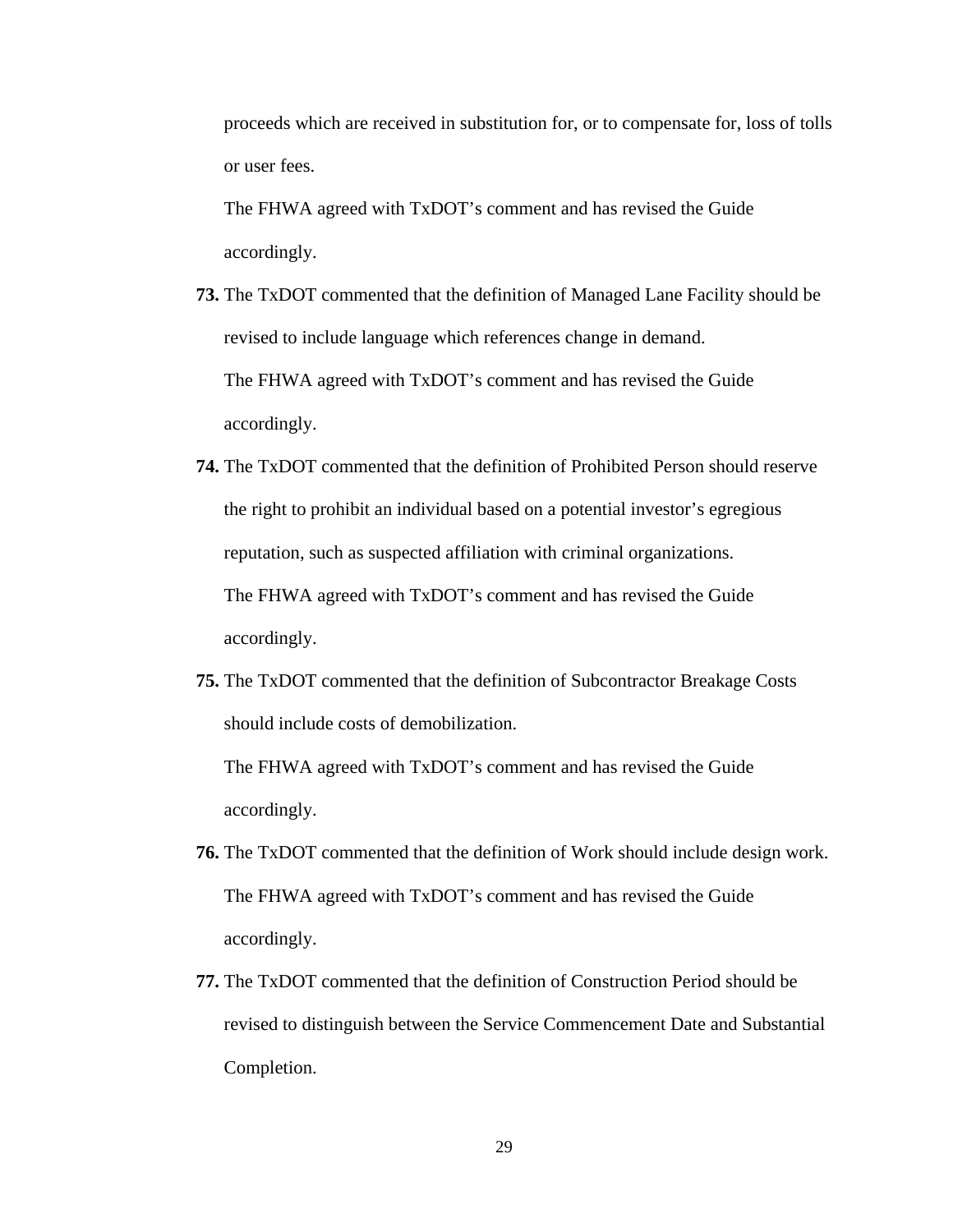A change to the Guide is not necessary to address this comment. For purposes of simplification, the Guide does not distinguish between Substantial Completion and Service Commencement, as the distinction is not relevant to the Guide.

**78.** The PECG commented that the definition of Discriminatory Change in Law should be narrowed to provide greater certainty regarding the types of change in law captured under this concept.

A change to the Guide is not necessary to address this comment. The example definition of Discriminatory Change in Law accords with market practice.

## *Other General or Public Policy Comments*

- **79.** A private citizen commented that the Guide should state that P3 transactions include financing of all costs and liabilities incurred on a particular project. The FHWA appreciates the commenter's concern that P3 projects' transfer of costs does not necessarily mean a transfer of risks; however, a common feature of P3 projects (as reflected in the Guide) is that the parties generally allocate risks (and costs associated with them) to the party best positioned to manage them. It would be incorrect to suggest that P3 projects involve the private sector financing all costs and liabilities associated with the relevant project. A change to the Guide is not necessary to address this comment.
- **80.** The Commonwealth of Virginia commented that FHWA should include an explanation of the advantages and challenges associated with risk allocation under a P3 procurement model in a way that is easily understandable to public decisionmakers.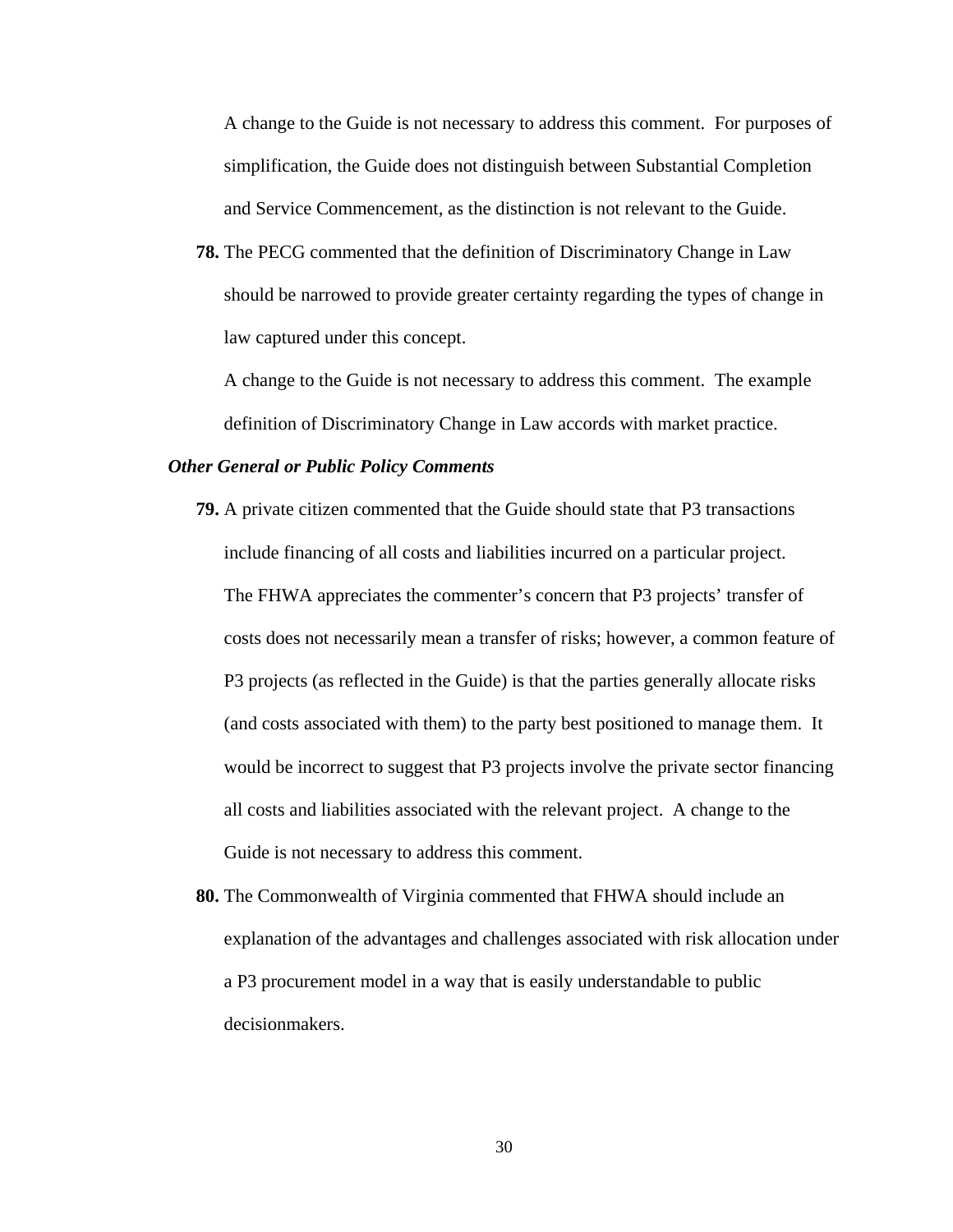The FHWA agrees that each project is unique, and that the circumstances of each project will determine the allocation of risk and responsibilities for the life of the project. This aspect of P3 transactions has been highlighted throughout the Guide, though not necessarily in the context of public funding decisions (a topic which has not been addressed in the Guide). However, FHWA agrees that the extent of public funding involved in any project will have an impact on the allocation of risk associated with that project.

**81.** The Commonwealth of Virginia also commented that FHWA should consider a review of Federal procurement requirements and regulations to supplement the Guide.

A comprehensive review of the Federal procurement requirements is not within the scope of the Guide.

- **82.** The Commonwealth of Virginia commented that the Guide should reflect that under an availability payment structure, the risk of maintaining the level of service of a particular road will be transferred to the private sector. The FHWA will address availability payment structures and related issues in a separate guide in due course.
- **83.** A private citizen observed that under California law, a State agency is responsible for monitoring compliance with environmental regulations. The FHWA notes that Concession Agreements cannot alter existing State or local law mandates that require a particular entity to maintain legal liability for a particular aspect of a project. However, Concession Agreements may transfer the risk associated with that aspect of the project by: (a) allocating responsibility to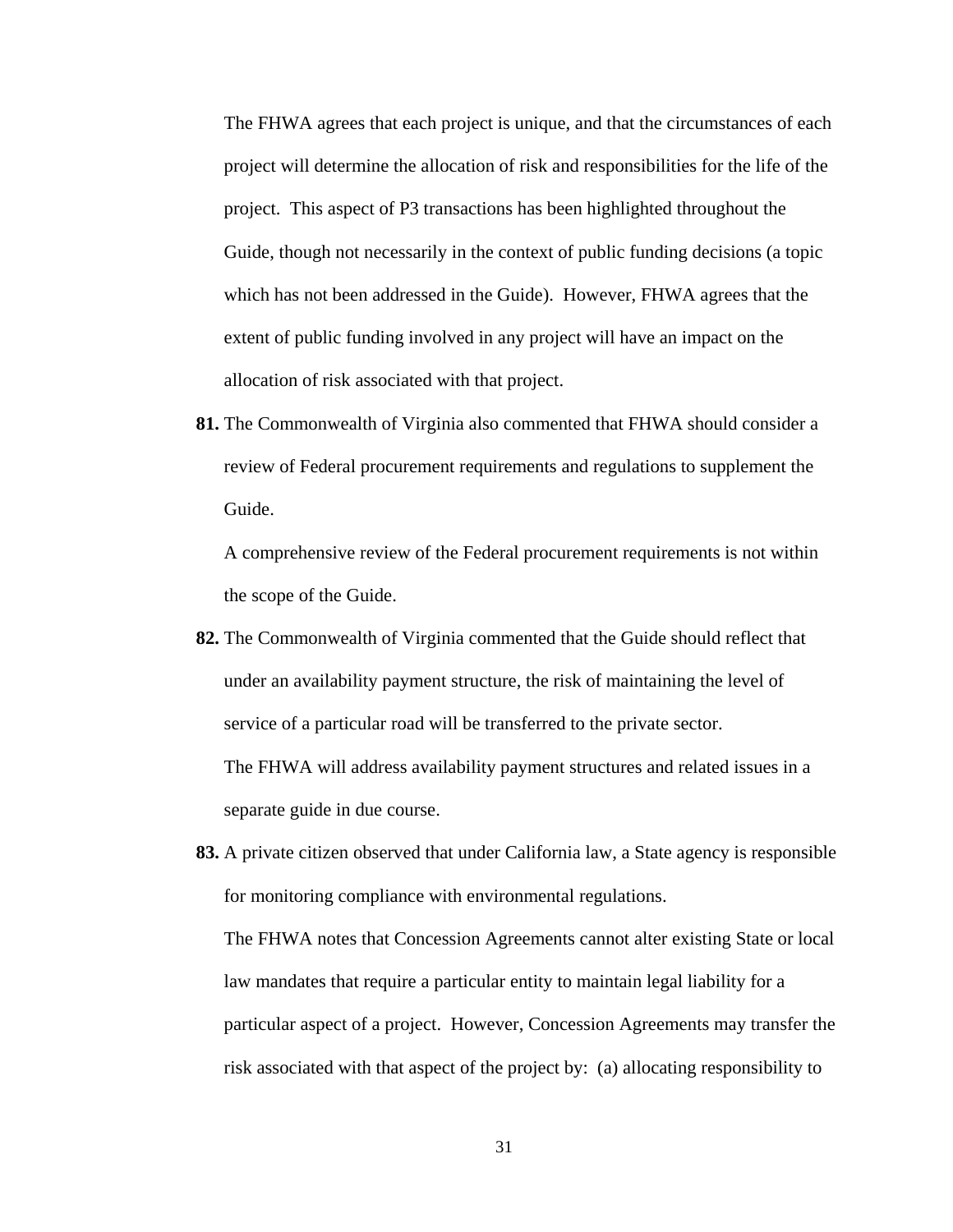one party (such as the Developer) for paying and performing the relevant obligations on behalf of the other party (such as the Department); and (b) requiring that the party responsible for paying and performing thereafter indemnify the other party for the resulting consequences. As the issues associated with such requirements are highly dependent on applicable State and local laws, they have not been addressed in the Guide. A change to the Guide is not necessary to address this comment.

- **84.** The PECG suggested that in P3 procurement the contractor should prepare plans and specifications to meet the standards of the Department. The FHWA notes that the Concession Agreement will typically prescribe technical specifications that must be followed by the Developer, and will provide for review and approval by the Department of various design and construction submissions in the ordinary course. These matters are rarely contentious and will be consistent with Departments' experiences on other non-P3 transactions, so they have not been addressed in the Guide. A change to the Guide is not necessary to address this comment.
- **85.** The PECG commented that the environmental and first 30 percent of design work should be completed by the Department and provided to the contractor. The FHWA notes that Concession Agreements will typically require the Developer to construct the Project in accordance with environmental approvals that have been obtained by the Department. These matters are rarely contentious and will be consistent with Departments' experiences on other non-P3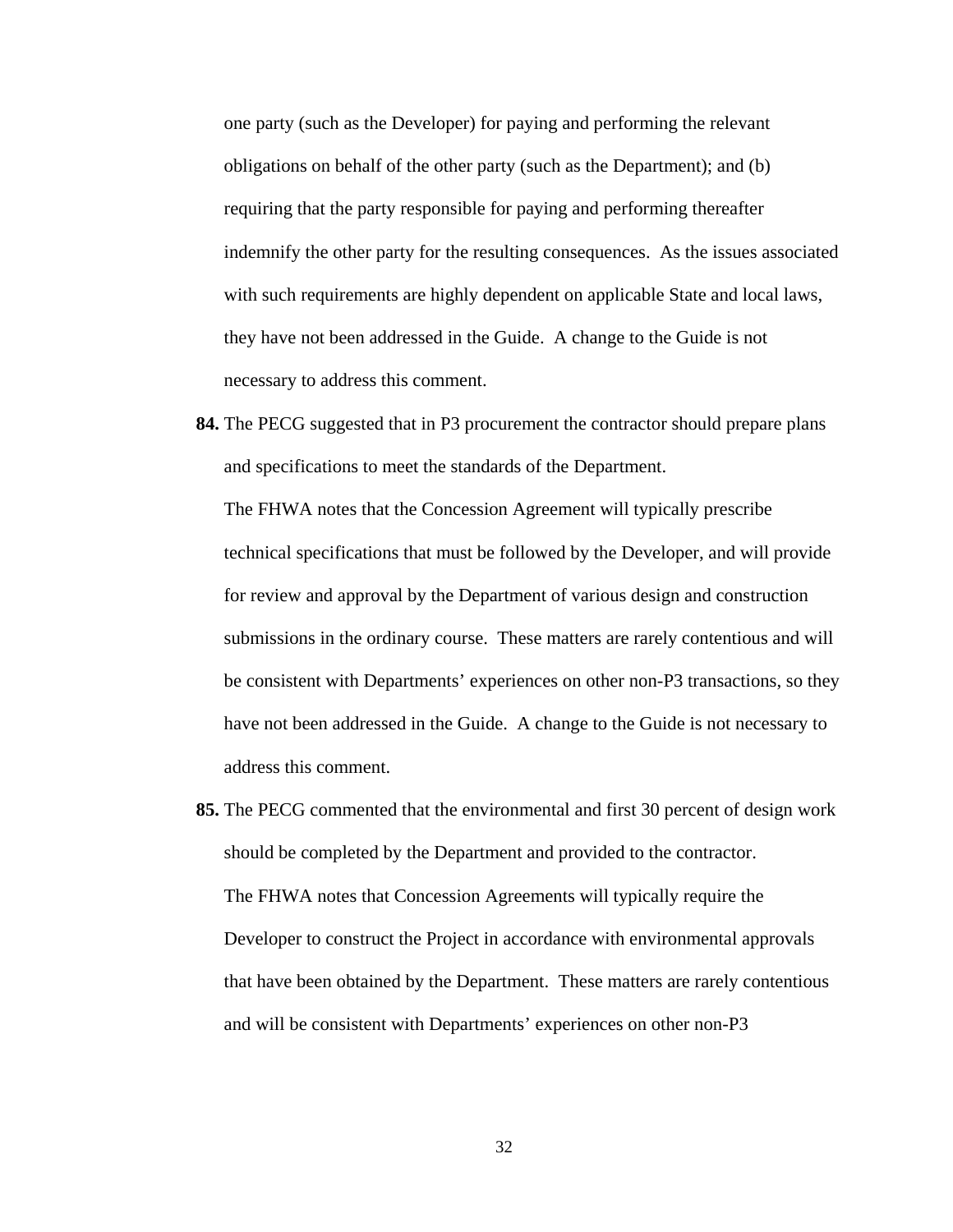transactions, so they have not been addressed in the Guide. A change to the Guide is not necessary to address this comment.

**86.** The PECG commented that construction inspection should be conducted by the Department.

Concession Agreements include completion tests which require, among other things, that the work is completed in accordance with the requirements of the Concession Agreement (including the technical specifications), and that the work must be verified by the Department. These matters are rarely contentious and will be consistent with Departments' experiences on other non-P3 transactions, so they have not been addressed in the Guide. A change to the Guide is not necessary to address this comment.

**87.** The PECG commented that the Guide should direct Departments to specify standards of operation and maintenance if a particular P3 procurement is to include operation and maintenance.

Concession Agreements will specify the applicable operations and maintenance standards that must be complied with. The Developer will be required to comply with these at its own cost and expense. These matters are rarely contentious, so they have not been addressed in the Guide. A change to the Guide is not necessary to address this comment.

**88.** The PECG suggested that the Guide should reserve for the Department the right to access the project at all times, and require the Developer to maintain the project according to the Department's standards.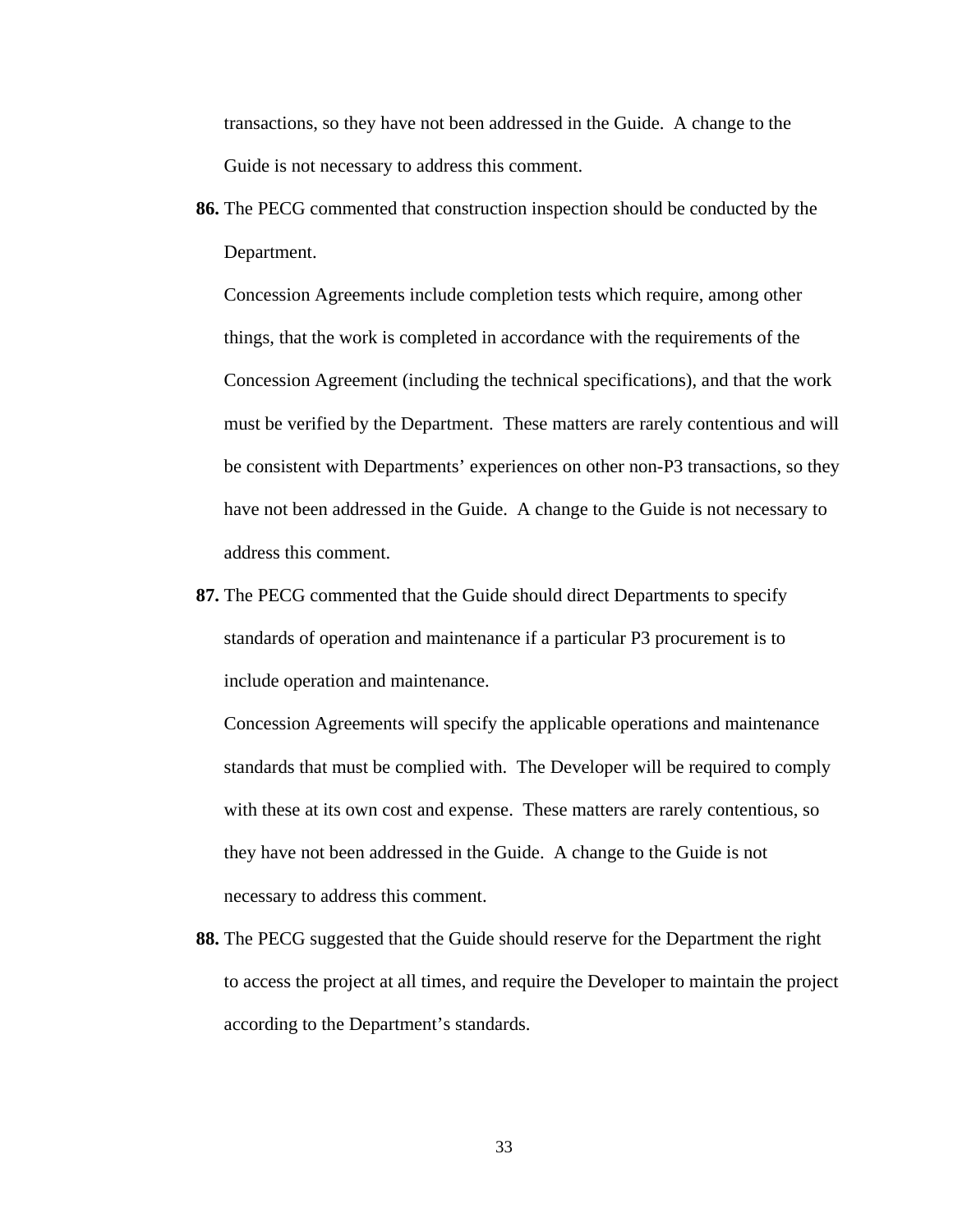The Concession Agreement will typically permit the Department to have access to the Project for oversight purposes, and will include a variety of remedies for the Department in the event the Developer fails to meet the required operation and maintenance specifications (including the right of the Department to perform the obligations on behalf of the Developer). These matters are rarely contentious and will be consistent with Departments' experiences on other non-P3 transactions, so they have not been addressed in the Guide. A change to the Guide is not necessary to address this comment.

**89.** The PECG commented that the Guide should require Developer to maintain the project at full operational capacity at all times, with the Department able to levy fines for failure to comply with this requirement.

The FHWA notes that it is typical for Concession Agreements to include a requirement that the Developer must keep the Project open for traffic 24 hours a day, 365 days a year, following Substantial Completion. In the context of a demand risk transaction, where the Developer's revenue depends on keeping the road open to paying users, this obligation is not contentious and therefore has not been addressed in the Guide. A change to the Guide is not necessary to address this comment.

**90.** The ARTBA expressed support for including in the Guide a discussion of the risks and costs associated with preparing and submitting a proposal for a designbuild project. The ARTBA also commented that the Guide should include a discussion of risk allocation and compensation as between the Developer and the design-build contractor in the same way that the Guide discusses the allocation of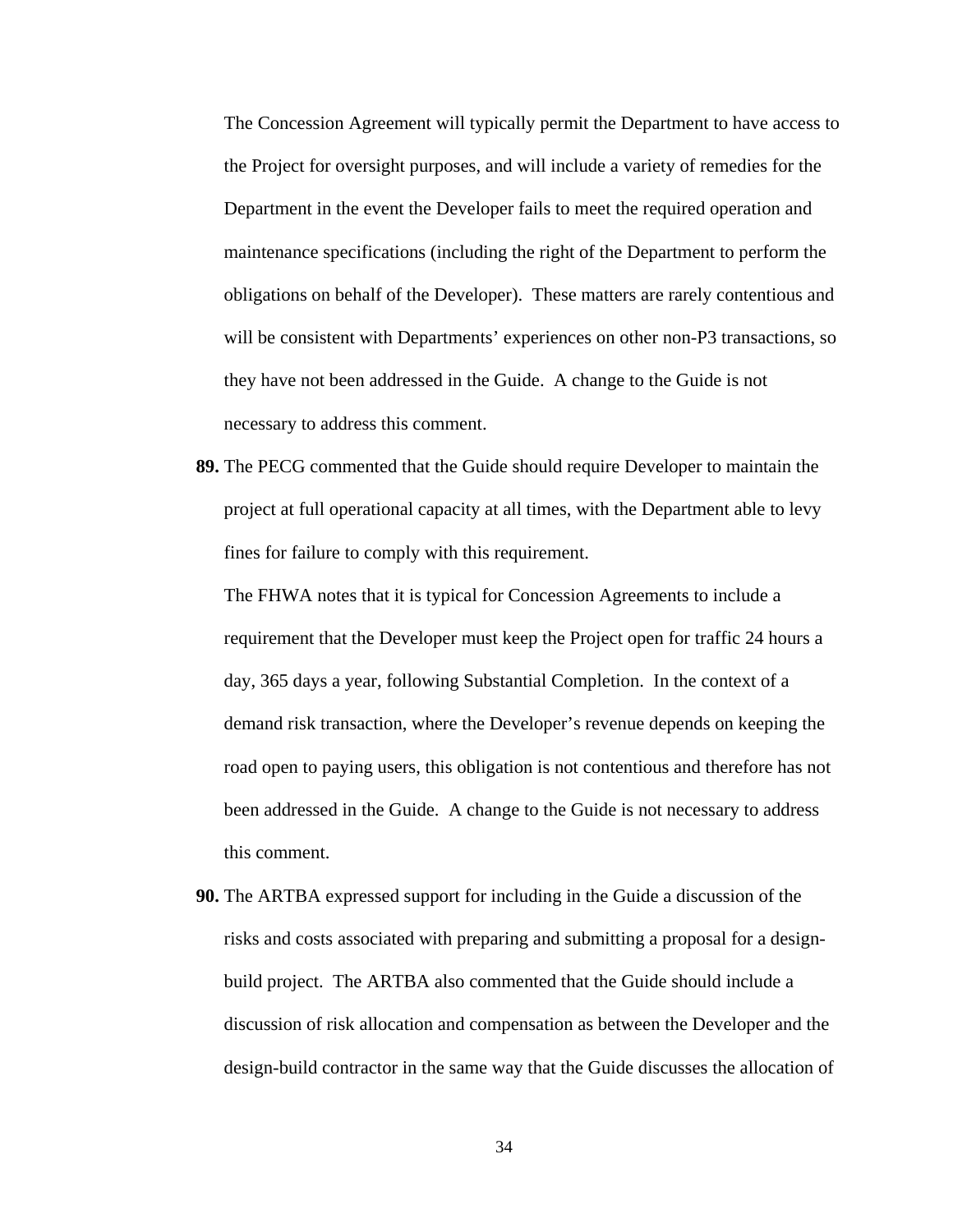risk between the Department and the Developer, and that the Guide should provide recommendations regarding the relationship between the Developer and the design-build contractor.

The Department's contractual relationship is with the Developer, not with the design-build contractor. The Developer's approach to managing the risks allocated to it, whether through contracting or otherwise, is not appropriate for the Department to regulate. A change to the Guide is not necessary to address this comment.

**91.** A private citizen expressed concern about the characterization of a Concession Agreement as a lease in the underlying asset and the characterization of resulting revenue, and suggested that FHWA consider alternative methods of financing infrastructure.

The FHWA acknowledges that P3 procurement may be an unfamiliar tool for funding infrastructure investment to some members of the public. The characterization of the Developer's interest in the project (whether as a lease or a license) varies from one jurisdiction to another. Some Concession Agreements include the requirement for revenue sharing, which is similar to lease payments. The Concession Agreement will also require the Developer to pay all costs to operate and maintain the Project during the term of the agreement. The shouldering of these costs is also not unlike a lease payment. A change to the Guide is not necessary to address this comment.

**92.** Several private citizens provided suggestions for Departments considering P3 procurement, including the following: parties should adopt a statement of policies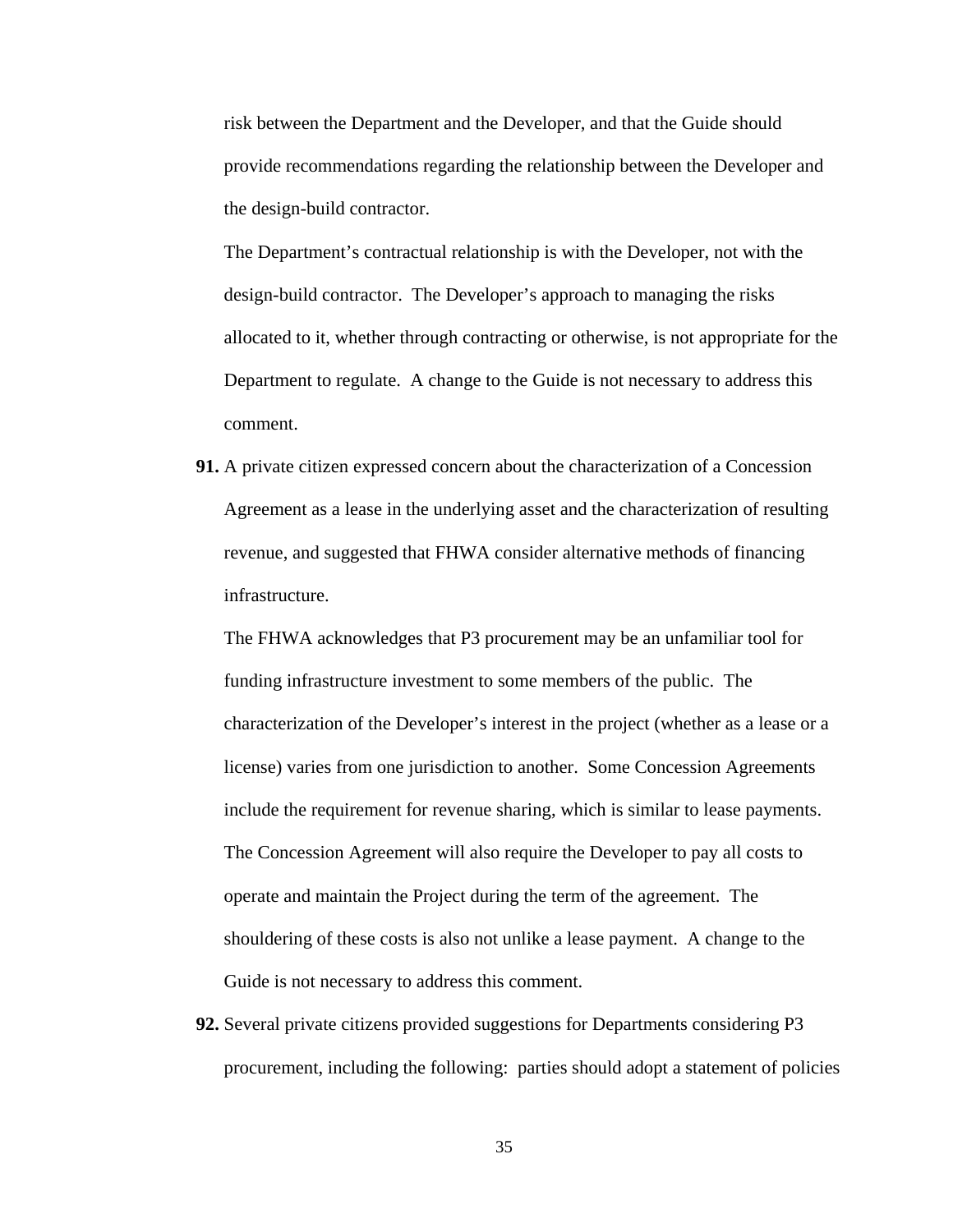to reduce the risk of misinterpretation of a contract; FHWA should suggest that Departments undertake a cost/benefit analysis prior to deciding to engage in P3 procurement; in relation to a cost/benefit analysis for an existing asset, payments projected to a potential private operator should not exceed the cost of public bonds or borrowing should the asset continue to be operated by the Department. While these comments provide interesting and potentially useful ideas, they are not within the scope of the guidance mandated by MAP-21, and therefore, no changes to the Guide have been made as a result of these comments.

**93.** Several private citizens expressed support for transparency in P3 procurement and offered the following suggestions: P3 procurement should be subject to public auditing and financial statement disclosure requirements, and be approved by State and municipal elected officials; and P3 procurement contracts and related documents should be subject to the Federal Freedom of Information Act (FOIA) and all State and local public records disclosure laws.

Concession Agreements will typically include regular reporting requirements, particularly where there is a sharing requirement that requires ongoing review of costs and revenues. To the extent a Developer is a publicly traded company, public disclosure of financials continues to be required. Each jurisdiction will have its own rules and regulations regarding the procurement of P3 transactions and approvals required to be obtained prior to executing a Concession Agreement. Such rules and regulations are outside the scope of the Guide. Concession Agreements are subject to FOIA-type laws and regulations in many jurisdictions, though Developers typically have the right to specify that certain information is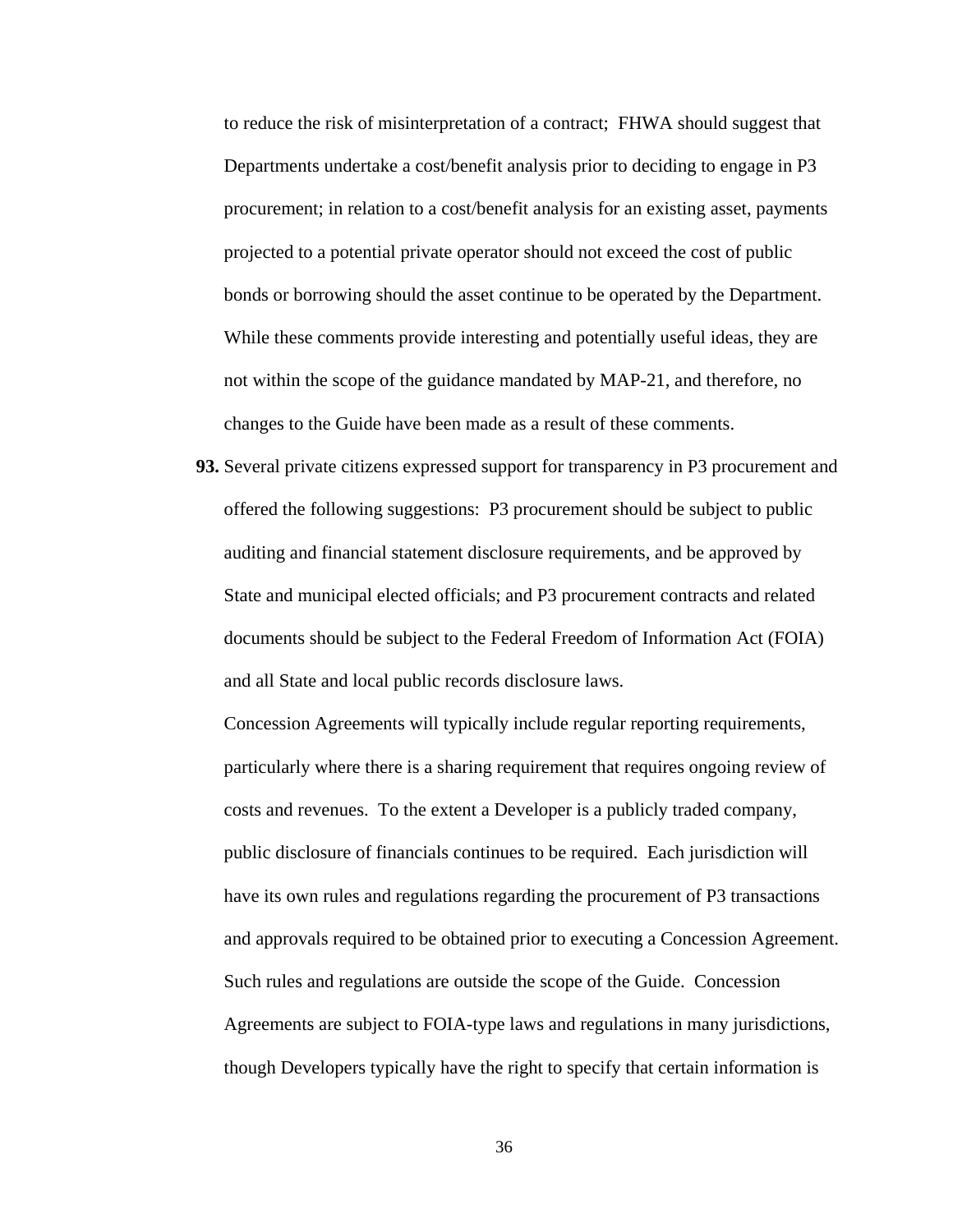proprietary or constitutes a trade secret exempting it from disclosure in accordance with such laws. These matters are rarely contentious and will be consistent with Departments' experiences on other non-P3 transactions, so they have not been addressed in the Guide.

**94.** A private citizen expressed a concern that the use of tax-exempt bonds in relation to P3 procurement contradicted the stated goal of using P3 procurements to encourage the investment of private capital.

This comment reflects a misunderstanding of the way in which tax-exempt bond issuances work. Although a public issuer may nominally issue bonds for tax purposes (known as a conduit issuer), the proceeds raised from the sale of the bonds are immediately lent to the Developer under a separate loan agreement, and the Developer will be responsible for paying all amounts that are ultimately due to the bondholders. There is no public guarantee of debt when this approach is taken, and this structure is customary in the context of non-P3 arrangements as well. No changes have been made as a result of this comment.

**95.** The ARTBA commented that the Guide should address performance bonding requirements and the potential need for legislation to address performance security requirements for toll concessions.

The topic of performance security will be addressed in the addendum to the Guide.

**96.** Ernst & Young commented that the Guide should include a discussion of milestone or final acceptance payments.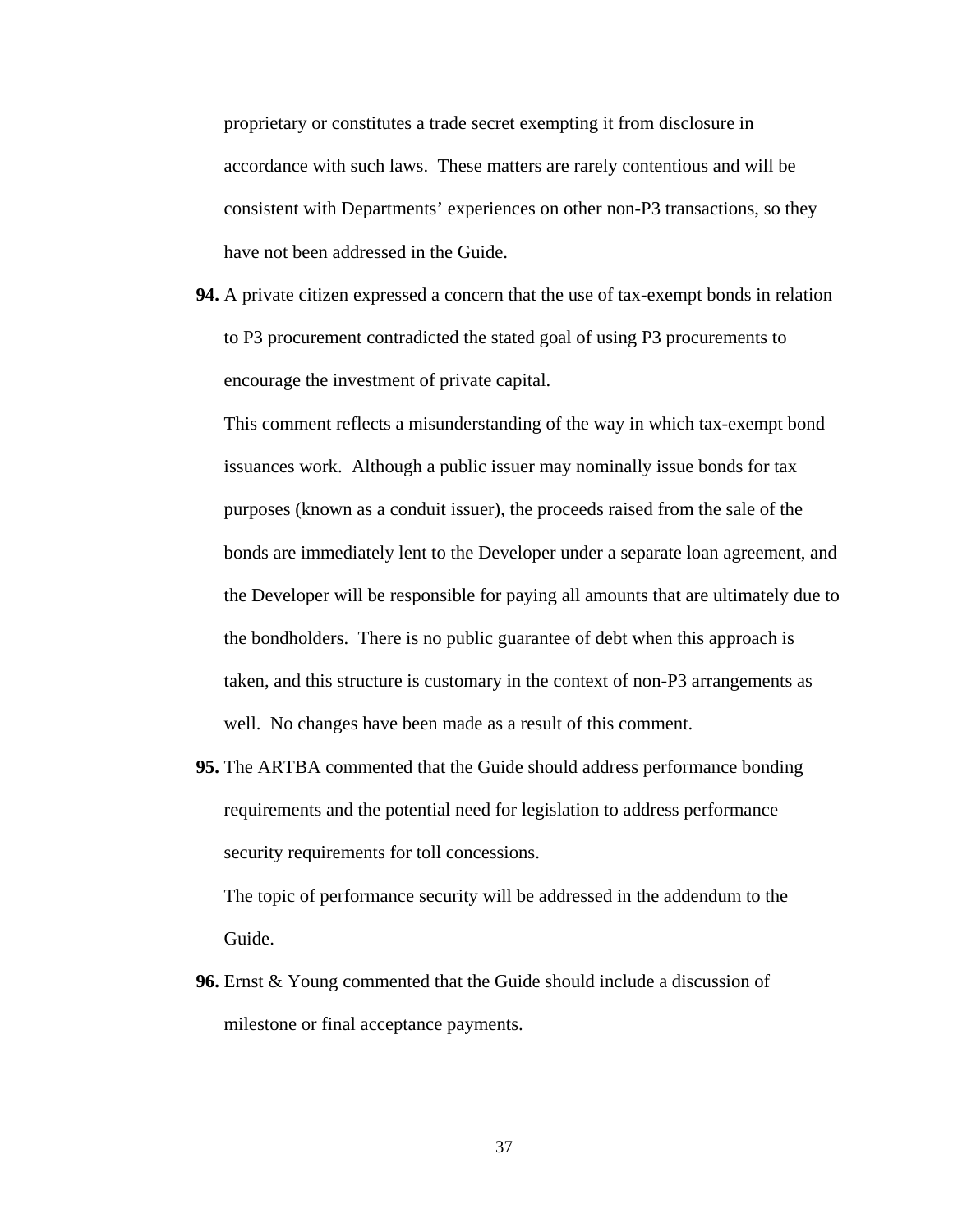The FHWA has not included a discussion of construction payments from States within the Guide. The ability and willingness of States to finance such payments, and the constraints associated with the sources of funds that might be used, will vary widely from one jurisdiction, and often one project to another. As a result, it would be difficult to describe general principles that will be of much utility to State DOTs. A change to the Guide is not necessary to address this comment.

**97.** Ernst & Young commented that FHWA should include a discussion of independent engineers and effective strategies for efficiently managing approvals, oversight, and disputes in the addendum.

While FHWA agrees that independent engineers and oversight mechanisms are important topics, the addendum will not address this topic. However, dispute resolution will be addressed in the addendum.

**98.** Ernst & Young commented that FHWA should consider partially variable term lengths in its discussion of term lengths in the addendum.

The FHWA notes that this topic may be considered in the addendum.

**99.** Ernst & Young commented that FHWA should consider including a discussion of plate denial.

The FHWA considered discussing this topic in the Guide, but ultimately did not address this issue as it may be considered controversial in some jurisdictions.

**100.** Ernst & Young commented that FHWA should address incentives to lender step-in/rectification and the role of direct agreements in the addendum. The FHWA notes that lenders' rights will be addressed in the addendum.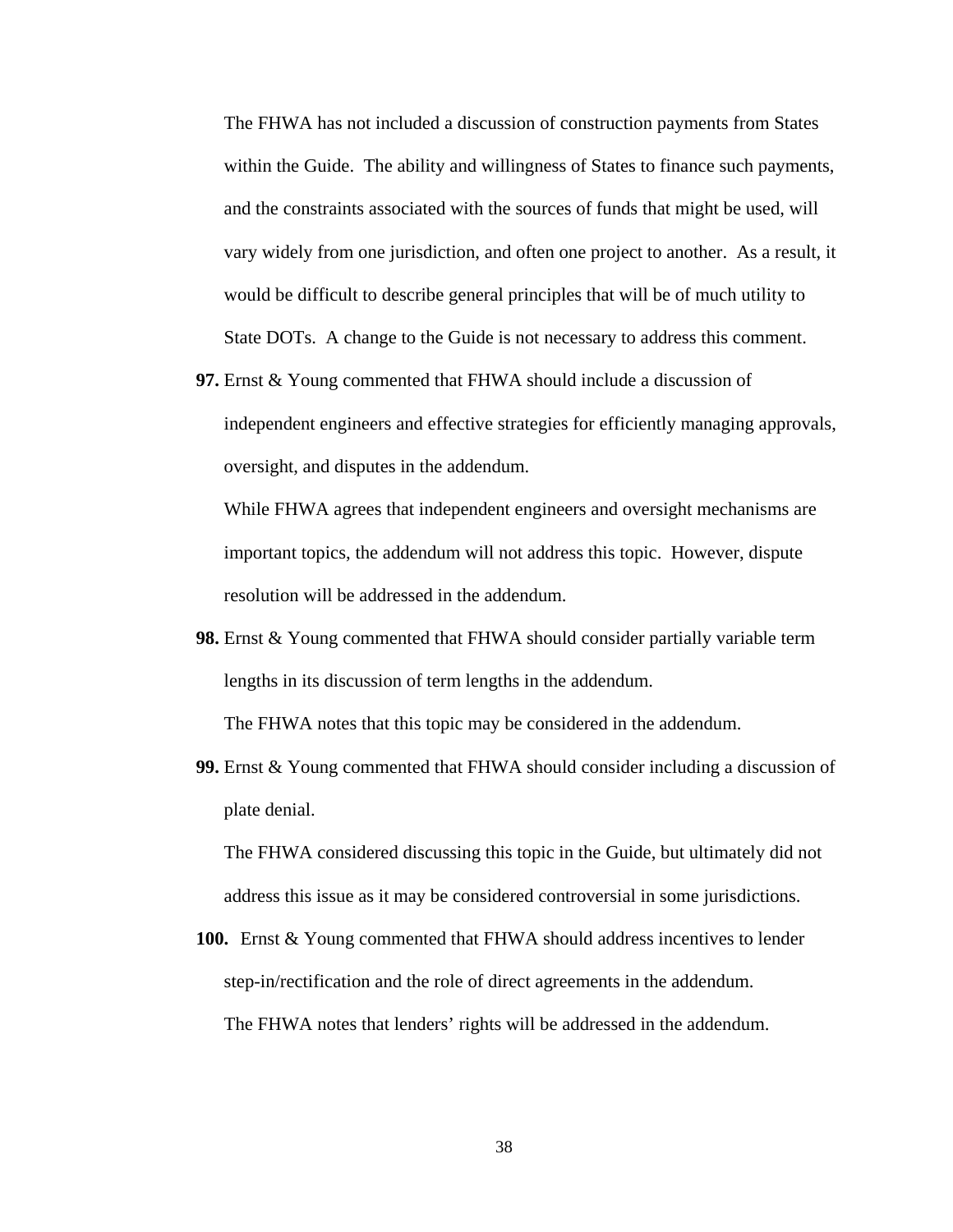**101.** The PECG commented that the Guide should include an indemnity of the Department to be provided by the Developer.

The FHWA notes that Indemnities will be addressed in the addendum.

**FINAL GUIDE & OTHER MODEL CONTRACT P-3 PRODUCTS:** The FHWA is not accepting any further comments regarding the Core Toll Concessions Public-Private Partnership Guide. The final version can be found on the docket (Docket No. FHWA-2014-0006) or at the following link:

**[http://www.fhwa.dot.gov/ipd/pdfs/p3/model\\_p3\\_core\\_toll\\_concessions.pdf](http://www.fhwa.dot.gov/ipd/pdfs/p3/model_p3_core_toll_concessions.pdf)**

In addition to the Core Toll Concessions Public-Private Partnership Guide above, FHWA is also developing an Addendum document that will cover secondary, yet important provisions found in P-3 contracts. The secondary provisions will include issues such as performance standards, contract length, capacity triggers, consumer protections, Federal requirements, developer indemnities, lenders rights, insurance dispute resolution, and performance security. The provisions will be covered in less detail than the provisions in the Core Guide.

Another type of P-3 contract is the availability payment based contract. Funds from public sector revenues are the sources of payments to the private contractor in these transactions. These availability payments based transactions are increasingly popular. Many of the provisions found in the toll concessions guide will also be germane to the availability payments guide. The FHWA will be publishing an Availability Payments Model P-3 Contracts Guide in 2014.

**Authority**: Section 1534(d) of MAP-21 (Pub. L. 112-141, 126 Stat. 405).